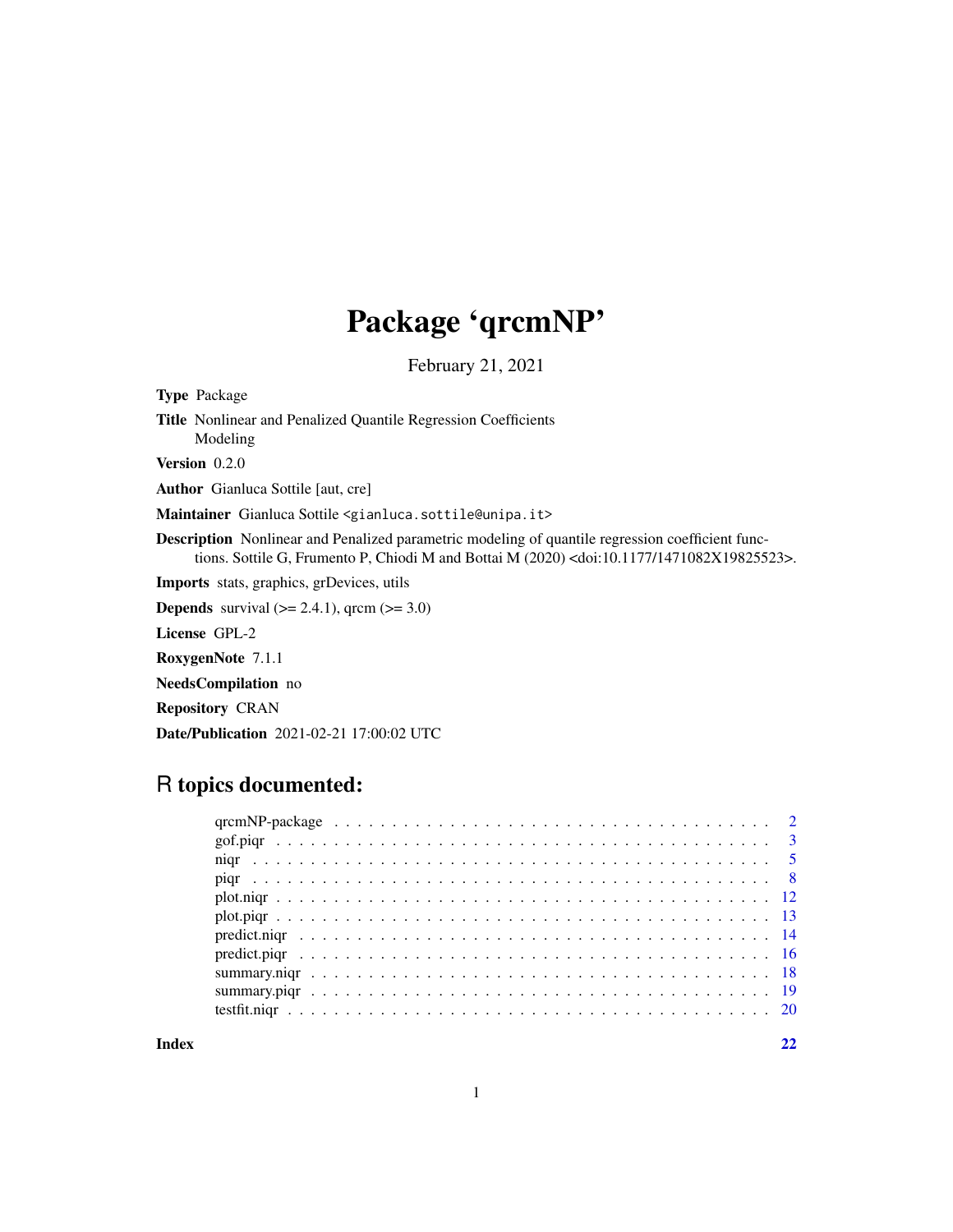<span id="page-1-0"></span>

#### Description

This package implements a nonlinear Frumento and Bottai's (2016) method for quantile regression coefficient modeling (qrcm), in which quantile regression coefficients are described by (flexible) parametric functions of the order of the quantile. In the classical qrcm framework the linearity in  $\beta(p)$  and/or in  $\theta$  could be relaxed at a cost of more complicated expressions for the ojective and the gradient functions. Here, we propose an efficiently algorithm to use more flexible structures for the regression coefficients. With respect to the most famous function nlrq (quantreg package) our main function niqr implements the integrated quantile regression idea of Frumento and Bottai's (2016) for nonlinear functions. As already known, this practice allows to estimate quantiles all at one time and not one at a time. This package also implements a penalized Frumento and Bottai's (2015) method for quantile regression coefficient modeling (qrcm). This package fits lasso qrcm using pathwise coordinate descent algorithm. With respect to some other packages which implements the L1-quantile regression (e.g. quantreg, rqPen) estimating quantiles one at a time our proposal allows to estimate the conditional quantile function parametrically estimating quantiles all at one and to do variable selction in the meanwhile.

#### Details

| Package: | qrcmNP     |
|----------|------------|
| Type:    | Package    |
| Version: | 1.0.0      |
| Date:    | 2018-11-09 |
| License: | $GPL-2$    |

The function nigr permits specifying nonlinear basis for each variables. The function testfit.nigr permits to do goodness of fit. The auxiliary functions [summary.niqr](#page-17-1), [predict.niqr](#page-13-1), and [plot.niqr](#page-11-1) can be used to extract information from the fitted model. The function [piqr](#page-7-1) permits specifying the lasso regression model. The function [gof.piqr](#page-2-1) permits to select the best tuning parameter through AIC, BIC, GIC and GCV criteria. The auxiliary functions [summary.piqr](#page-18-1), [predict.piqr](#page-15-1), and [plot.piqr](#page-12-1) can be used to extract information from the fitted model.

#### Author(s)

Gianluca Sottile

Maintainer: Gianluca Sottile <gianluca.sottile@unipa.it>

#### References

Sottile G, Frumento P, Chiodi M, Bottai M. (2020). *A penalized approach to covariate selection through quantile regression coefficient models*. Statistical Modelling, 20(4), pp 369-385. doi:10.1177/1471082X19825523.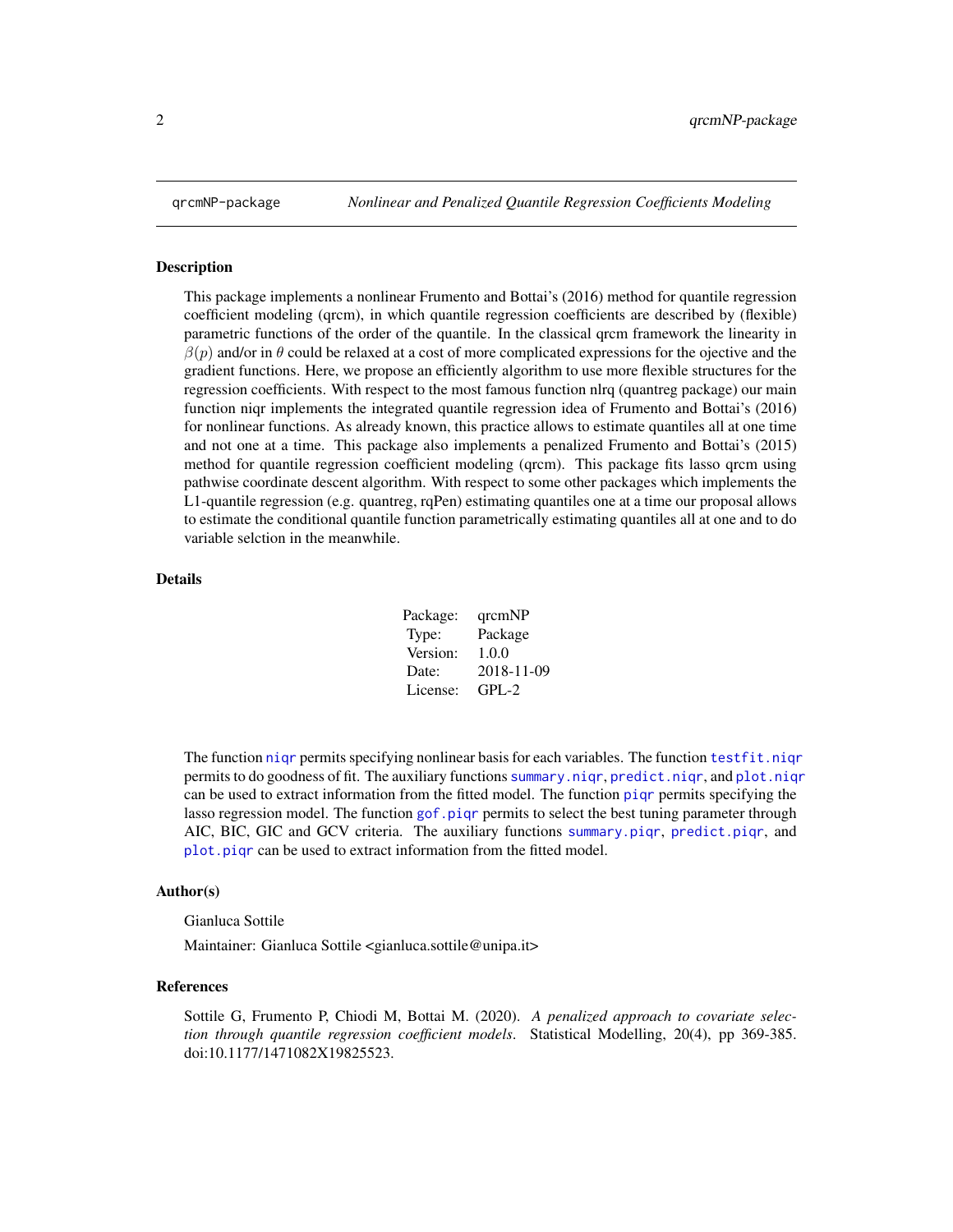#### <span id="page-2-0"></span>gof.piqr 3

Frumento, P., and Bottai, M. (2016). *Parametric modeling of quantile regression coefficient functions*. Biometrics, 72(1), pp 74-84, doi:10.1111/biom.12410.

Friedman, J., Hastie, T. and Tibshirani, R. (2008). *Regularization Paths for Generalized Linear Models via Coordinate Descent*. Journal of Statistical Software, Vol. 33(1), pp 1-22 Feb 2010.

## Examples

```
# use simulated data
n < -300x \leftarrow runif(n)fun <- function(theta, p){
  beta0 <- theta[1] + exp(theta[2]*p)
 beta1 <- theta[3] + theta[4]*p
  cbind(beta0, beta1)}
beta \leq fun(c(1,1,1,1), runif(n))
y \le - \text{beta}, 1] + beta[, 2]*x
model \leq niqr(fun=fun, x0=rep(0, 4), X=cbind(1,x), y=y)
# use simulated data
set.seed(1234)
n <- 300
x1 \leftarrow \text{rev}(n)x2 \le runif(n, 0, 5)
x \leftarrow \text{cbind}(x1, x2)b <- function(p){matrix(cbind(1, qnorm(p), slp(p, 2)), nrow=4, byrow=TRUE)}
theta <- matrix(0, nrow=3, ncol=4); theta[, 1] <- 1; theta[1,2] <- 1; theta[2:3,3] <- 2
qy <- function(p, theta, b, x){rowSums(x * t(theta %*% b(p)))}
y \leftarrow qy(runif(n), theta, b, chind(1, x))s \le matrix(1, nrow=3, ncol=4); s[1,3:4] \le 0obj <- piqr(y ~ x1 + x2, formula.p = ~ I(qnorm(p)) + slp(p, 2), s=s, nlambda=50)
best <- gof.piqr(obj, method="AIC", plot=FALSE)
best2 <- gof.piqr(obj, method="BIC", plot=FALSE)
summary(obj, best$posMinLambda)
summary(obj, best2$posMinLambda)
```
gof.piqr *Goodness of Fit of Penalized Quantile Regression Coefficients Modeling*

#### **Description**

Goodness of Fit of an object of class "piqr", usefull to select the best tuning parameter.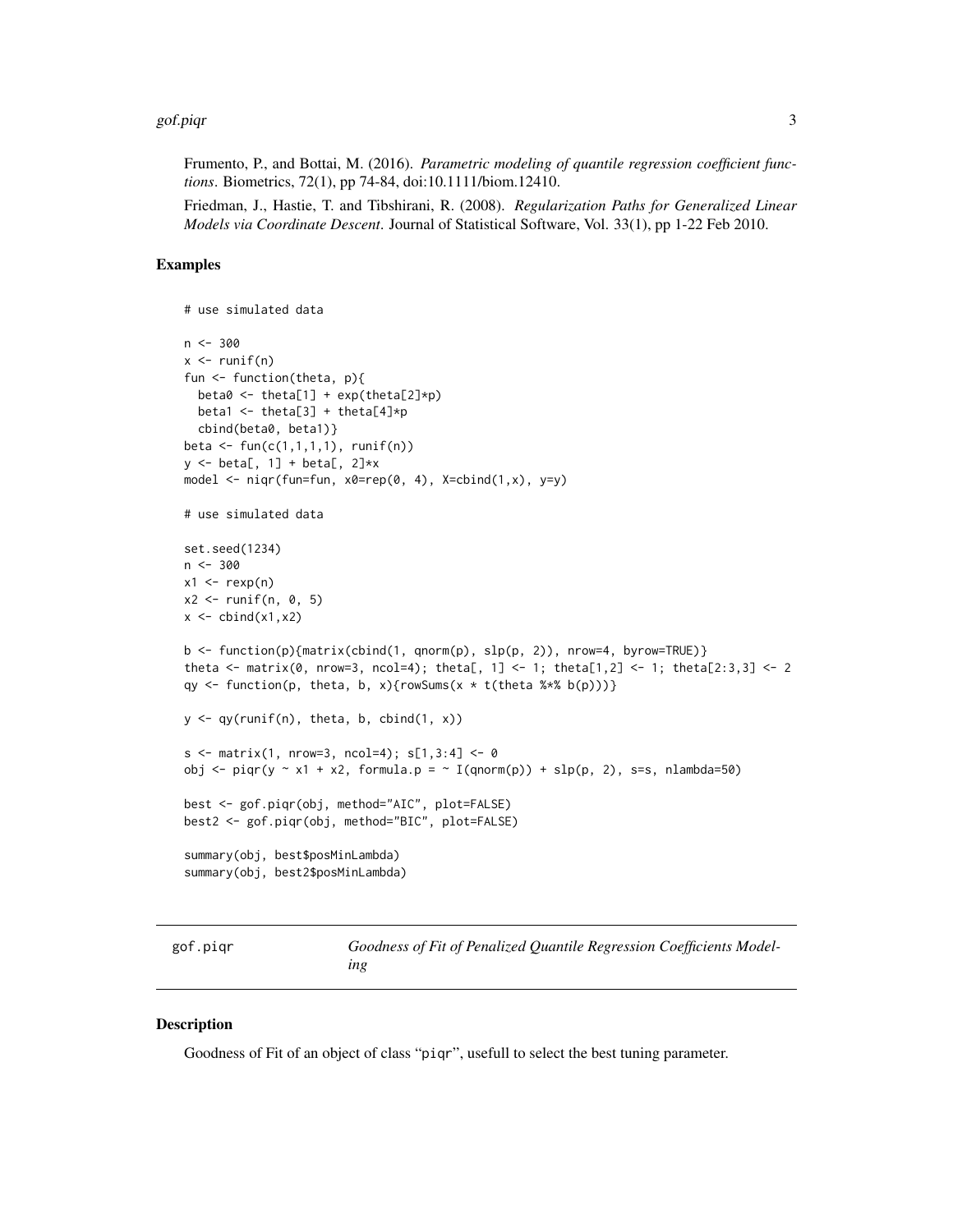## <span id="page-3-0"></span>Usage

gof.piqr(object, method=c("BIC","AIC"), Cn="1", plot=TRUE, df.new=TRUE, logi=TRUE, ...)

## Arguments

| object | an object of class "pigr", the result of a call to pigr.                                                                                            |
|--------|-----------------------------------------------------------------------------------------------------------------------------------------------------|
| method | a method to evaluate the goodness of fit and select the best value of the tuning<br>parameter.                                                      |
| Сn     | It is some positive constant that diverges to infinity as n increase. It is used by<br>the BIC criterion and if $Cn = 1$ the classical BIC is used. |
| df.new | if TRUE degrees of freedom are evaluated as the number of                                                                                           |
|        | $\beta_i(p \theta)!=0, j=1,\ldots,q$                                                                                                                |
|        | ٠                                                                                                                                                   |
| logi   | if TRUE the loss function is log-transformed.                                                                                                       |

| $+9.1$   | If Two D and ross randeron to rog transformed.          |
|----------|---------------------------------------------------------|
| plot     | if TRUE the chosen method is plotted - default is TRUE. |
| $\cdots$ | additional arguments.                                   |

## Details

The best value of lambda is chosen minimizing the criterion, i.e., AIC and BIC.

## Value

| minLambda    | the best value of lambda.                                       |
|--------------|-----------------------------------------------------------------|
| dfMinLambda  | the number of nonzero parameters associated to the best lambda. |
| betaMin      | the parameters associated to the best lambda.                   |
| posMinLambda | the position of the best lambda along the sequence of lambda.   |
| call         | the matched call.                                               |

## Author(s)

Gianluca Sottile <gianluca.sottile@unipa.it>

## See Also

[piqr](#page-7-1), for model fitting; [summary.piqr](#page-18-1) and [plot.piqr](#page-12-1), for summarizing and plotting piqr objects.

```
# using simulated data
set.seed(1234)
n < -300x1 \leftarrow \text{resp}(n)
```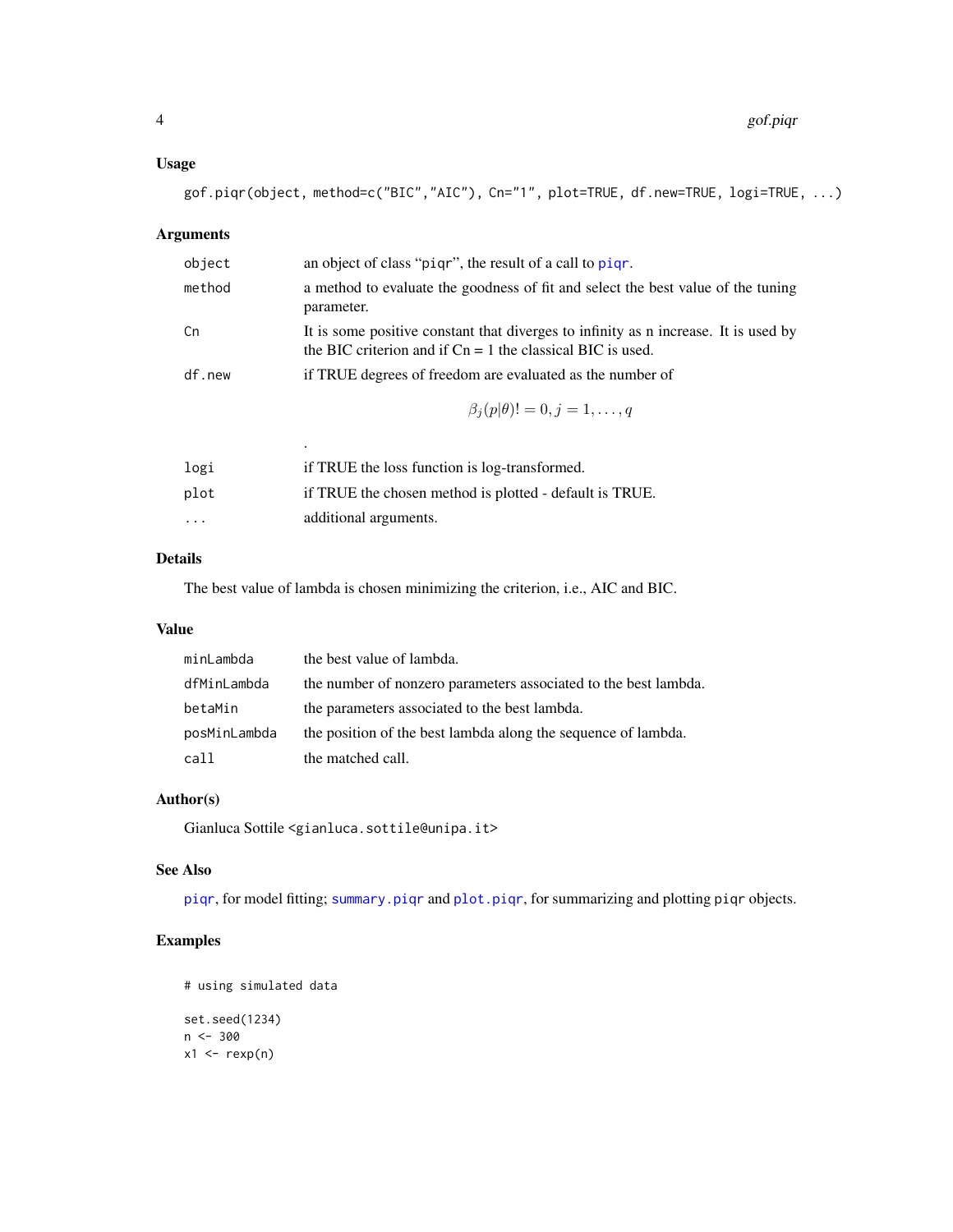```
x2 \le runif(n, 0, 5)
x \leftarrow \text{cbind}(x1, x2)b <- function(p){matrix(cbind(1, qnorm(p), slp(p, 2)), nrow=4, byrow=TRUE)}
theta <- matrix(0, nrow=3, ncol=4); theta[, 1] <- 1; theta[1,2] <- 1; theta[2:3,3] <- 2
qy <- function(p, theta, b, x){rowSums(x * t(theta %*% b(p)))}
y \leftarrow qy(runif(n), theta, b, chind(1, x))s \le matrix(1, nrow=3, ncol=4); s[1,3:4] \le 0obj \le- piqr(y \le x1 + x2, formula.p = \le I(qnorm(p)) + slp(p, 2), s=s, nlambda=50)
par(mfrow=c(1,2))
best <- gof.piqr(obj, method="AIC", plot=TRUE)
best2 <- gof.piqr(obj, method="BIC", plot=TRUE)
```
<span id="page-4-1"></span>niqr *Nonlinear Quantile Regression Coefficients Modeling*

#### Description

This package implements a nonlinear Frumento and Bottai's (2015) method for quantile regression coefficient modeling (qrcm), in which quantile regression coefficients are described by (flexible) parametric functions of the order of the quantile.

## Usage

niqr(fun, fun2, x0, X, y, control=list())

## **Arguments**

| fun              | a function of theta and p describing the beta functions.        |
|------------------|-----------------------------------------------------------------|
| fun <sub>2</sub> | a function of beta and X describing the whole quantile process. |
| x0               | starting values to search minimum.                              |
| X                | a design matrix containing the intercept.                       |
| y                | the response variable.                                          |
| control          | a list of control parameters. See 'Details'.                    |

#### Details

Quantile regression permits modeling conditional quantiles of a response variabile, given a set of covariates.

Assume that each coefficient can be expressed as a parametric function of  $\theta$ ,  $p$  of the form:

 $\beta(\theta, p) = b_0(\theta_0, p) + b_1(\theta_1, p) + b_2(\theta_2, p) + \dots$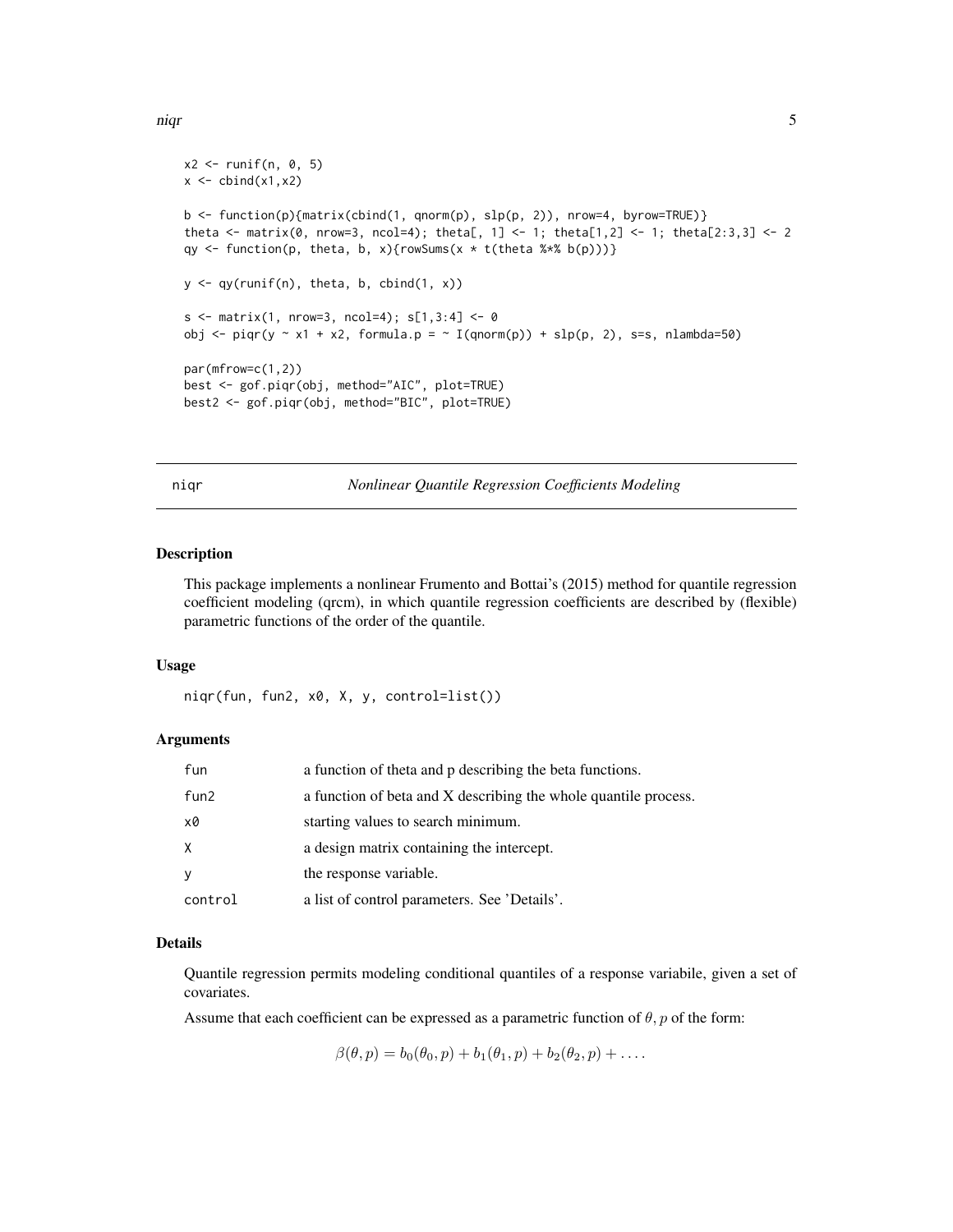<span id="page-5-0"></span>Users are required to specify a function of  $\theta$  and p and to provide starting points for the minimization, the design matrix (with intercept) and the response variable. Some control paramters such as, tol=1e-6,  $\alpha = .1, \beta = .5$ , maxit=200, maxitstart=20, cluster=NULL, display=FALSE,  $\epsilon = 1e-12$ , a1=.001, h1=1e-4, meth="2", lowp=.01, upp=.99, np=100 could be modified from their default.  $\alpha$ and  $\beta$  are parameters for line search, tol, epsilon, maxit, and a1 are parameters for quasi Newthod approach, maxit start is the maximum number of iteration for guessing the best start values, h1 and meth (method) are parameters for the gradient (method="2" is centered formula, it is possible to select "1" for right and "3" for five points stencil), lowp, upp and np are parameters used in the integral formula, and cluster if not NULL is a vector of ID to compute standard errors in longitudinal data. fun\_prime\_theta and fun\_prime\_beta are the gradient functions of the quantile function with respect to  $\theta$  and  $\beta$ 

#### Value

An object of class "niqr", a list containing the following items:

| the matched call.                                                                                |
|--------------------------------------------------------------------------------------------------|
| the optimal $\theta$ values.                                                                     |
| standard errors for $\theta$ .                                                                   |
| the value of the minimized integrated loss function.                                             |
| the gradient calculated in the optimal points.                                                   |
| the hessian of quasi newthon method                                                              |
| gradient matrix used in the sandwich formaula to compute standard errors.                        |
| variance covariance matrix $H^{(-1)}\Omega H^{(-1)}$ .                                           |
| the CDF calculated in the optimal x values.                                                      |
| the convergence code, 0 for convergence, 1 for maxit reached, 2 no more step in<br>the gradient. |
| a list containing some initial and control object.                                               |
|                                                                                                  |

## Author(s)

Gianluca Sottile <gianluca.sottile@unipa.it>

#### References

Frumento, P., and Bottai, M. (2015). *Parametric modeling of quantile regression coefficient functions*. Biometrics, doi: 10.1111/biom.12410.

#### See Also

[summary.niqr](#page-17-1), [plot.niqr](#page-11-1), [predict.niqr](#page-13-1), for summary, plotting, and prediction. [testfit.niqr](#page-19-1) for goodness of fit.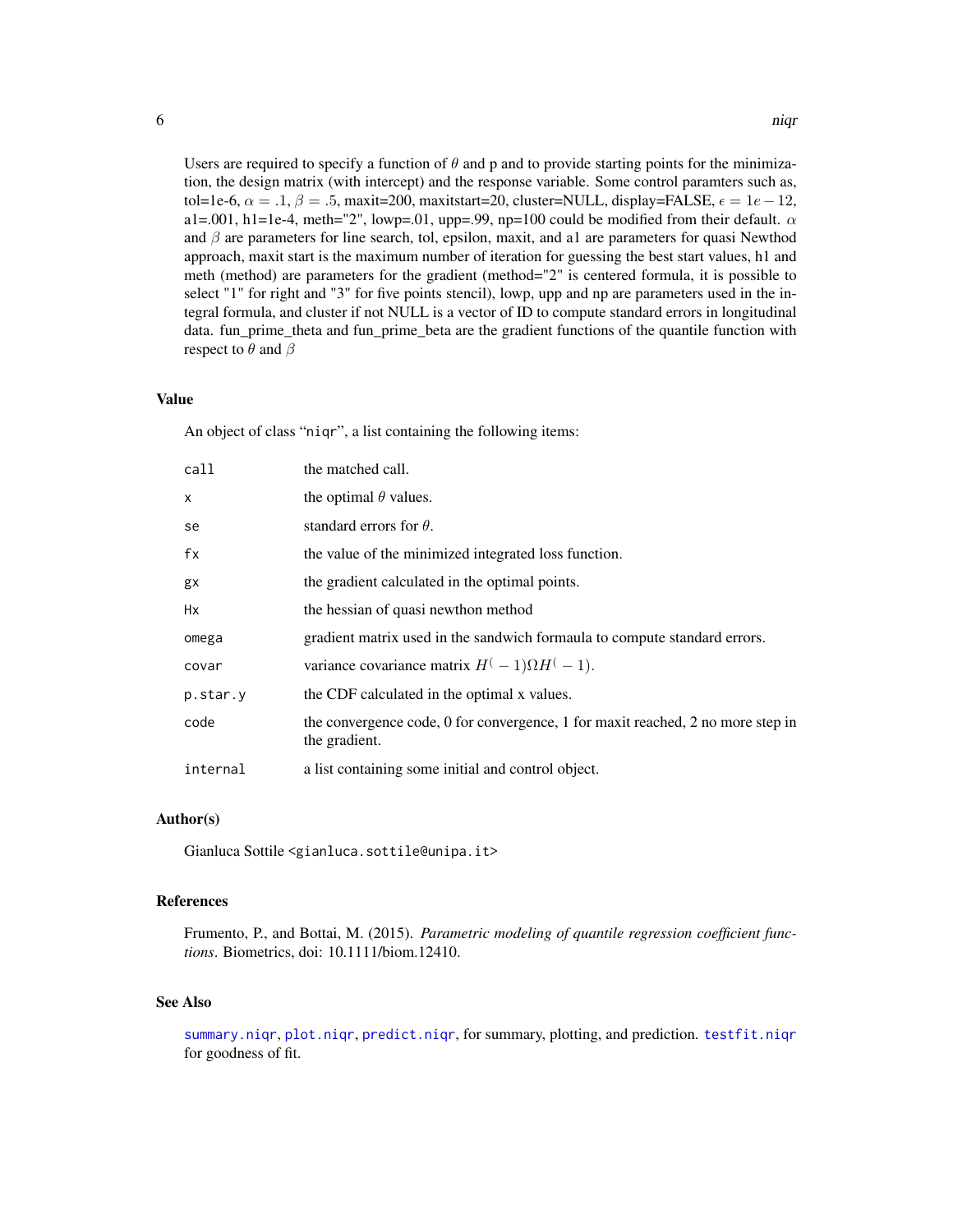niqr 7

```
set.seed(1234)
n < -300x \leftarrow runif(n)fun <- function(theta, p){
  beta0 <- theta[1] + exp(theta[2]*p)
  beta1 \le theta[3] + theta[4]*p
  cbind(beta0, beta1)}
beta <- fun(c(1,1,1,1), runif(n))
y \le - beta[, 1] + beta[, 2]*x
model \leq niqr(fun=fun, x0=rep(.5, 4), X=cbind(1,x), y=y)
## Not run:
# NOT RUN---qgamma function
set.seed(1234)
n < -1000x \leftarrow runif(n)fun2 <- function(theta, p){
  beta0 <- theta[1] + qgamma(p, exp(theta[2]), exp(theta[3]))
  beta1 \le theta[4] + theta[5]*p
 cbind(beta0, beta1)
}
beta <- fun2(c(1,2,2,1,1), runif(n))
y \le - beta[, 1] + beta[, 2]*x
model \leq niqr(fun=fun2, x0=rep(.5, 5), X=cbind(1,x), y=y)
# NOT RUN---qbeta function
set.seed(1234)
n < -1000x \leftarrow runif(n)fun3 <- function(theta, p){
  beta0 <- theta[1] + theta[2]*qbeta(p, exp(theta[3]), exp(theta[4]))
  beta1 \le theta[5] + theta[6]*p
 cbind(beta0, beta1)
}
beta <- fun3(c(1,1.5,.5,.2,1,1), runif(n))
y \le - beta[, 1] + beta[, 2]*x
model \leq niqr(fun=fun3, x0=rep(.5, 6), X=cbind(1,x), y=y)
# NOT RUN---qt function
set.seed(1234)
n < - 1000x \leftarrow runif(n)fun4 <- function(theta, p){
  beta0 <- theta[1] + exp(theta[2])*qt(p, 1+exp(theta[3]), exp(theta[4]))
  beta1 <- theta[5] + theta[6]*p
  cbind(beta0, beta1)
}
beta <- fun4(c(1,.5,.3,.2,1,1), runif(n))
y \leftarrow \text{beta}, 1] + beta[, 2]*x
model \leq niqr(fun=fun4, x0=rep(.5, 6), X=cbind(1,x), y=y)
```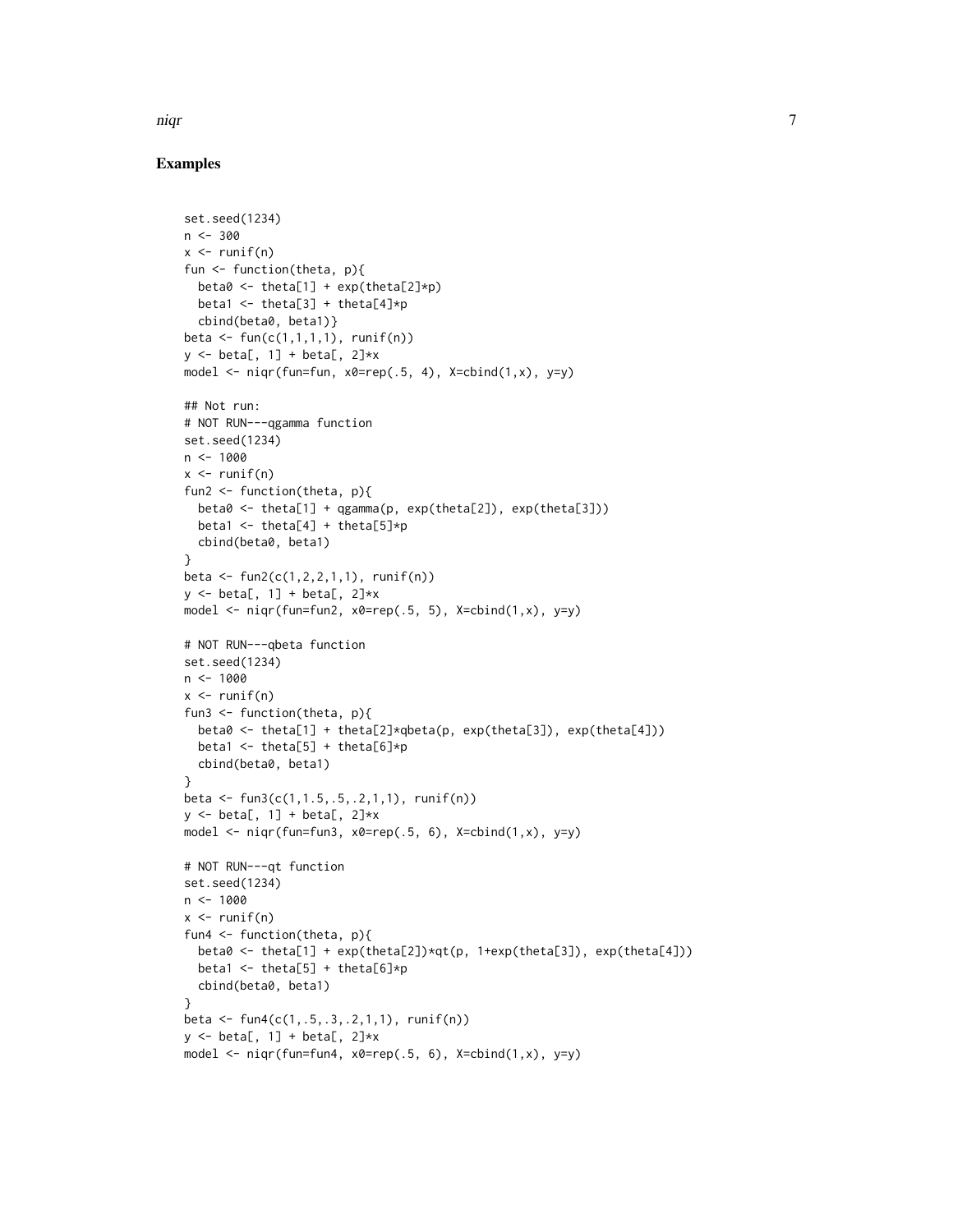<span id="page-7-0"></span>## End(Not run)

# see the documentation for 'summary.piqr', and 'plot.piqr'

<span id="page-7-1"></span>piqr *Penalized Quantile Regression Coefficients Modeling*

## Description

This package implements a penalized Frumento and Bottai's (2016) method for quantile regression coefficient modeling (qrcm), in which quantile regression coefficients are described by (flexible) parametric functions of the order of the quantile. This package fits lasso qrcm using pathwise coordinate descent algorithm.

## Usage

```
piqr(formula, formula.p = \sim slp(p, 3), weights, data, s, nlambda=100,
     lambda.min.ratio=ifelse(nobs<nvars, 0.01, 0.0001), lambda,
     tol=1e-6, maxit=100, display=TRUE)
```
## Arguments

| formula          | a two-sided formula of the form $y \sim x1 + x2 + $ : a symbolic description of<br>the quantile regression model.                                                                                                                                           |
|------------------|-------------------------------------------------------------------------------------------------------------------------------------------------------------------------------------------------------------------------------------------------------------|
| formula.p        | a one-sided formula of the form $\sim b1(p,) + b2(p,) + $ , describing<br>how quantile regression coefficients depend on p, the order of the quantile.                                                                                                      |
| weights          | an optional vector of weights to be used in the fitting process.                                                                                                                                                                                            |
| data             | an optional data frame, list or environment containing the variables in formula.                                                                                                                                                                            |
| S                | an optional 0/1 matrix that permits excluding some model coefficients (see 'Ex-<br>amples').                                                                                                                                                                |
| nlambda          | the number of lambda values - default is 100.                                                                                                                                                                                                               |
| lambda.min.ratio |                                                                                                                                                                                                                                                             |
|                  | Smallest value for lambda, as a fraction of lambda.max. The default depends on<br>the sample size nobs relative to the number of variables nyars. If nobs > nyars,<br>the default is $0.0001$ , close to zero. If nobs $\lt$ nvars, the default is $0.01$ . |
| lambda           | A user supplied lambda sequence.                                                                                                                                                                                                                            |
| display          | if TRUE something is printed - default is TRUE.                                                                                                                                                                                                             |
| tol              | convergence criterion for numerical optimization - default is 1e-6.                                                                                                                                                                                         |
| maxit            | maximum number of iterations - default is 100.                                                                                                                                                                                                              |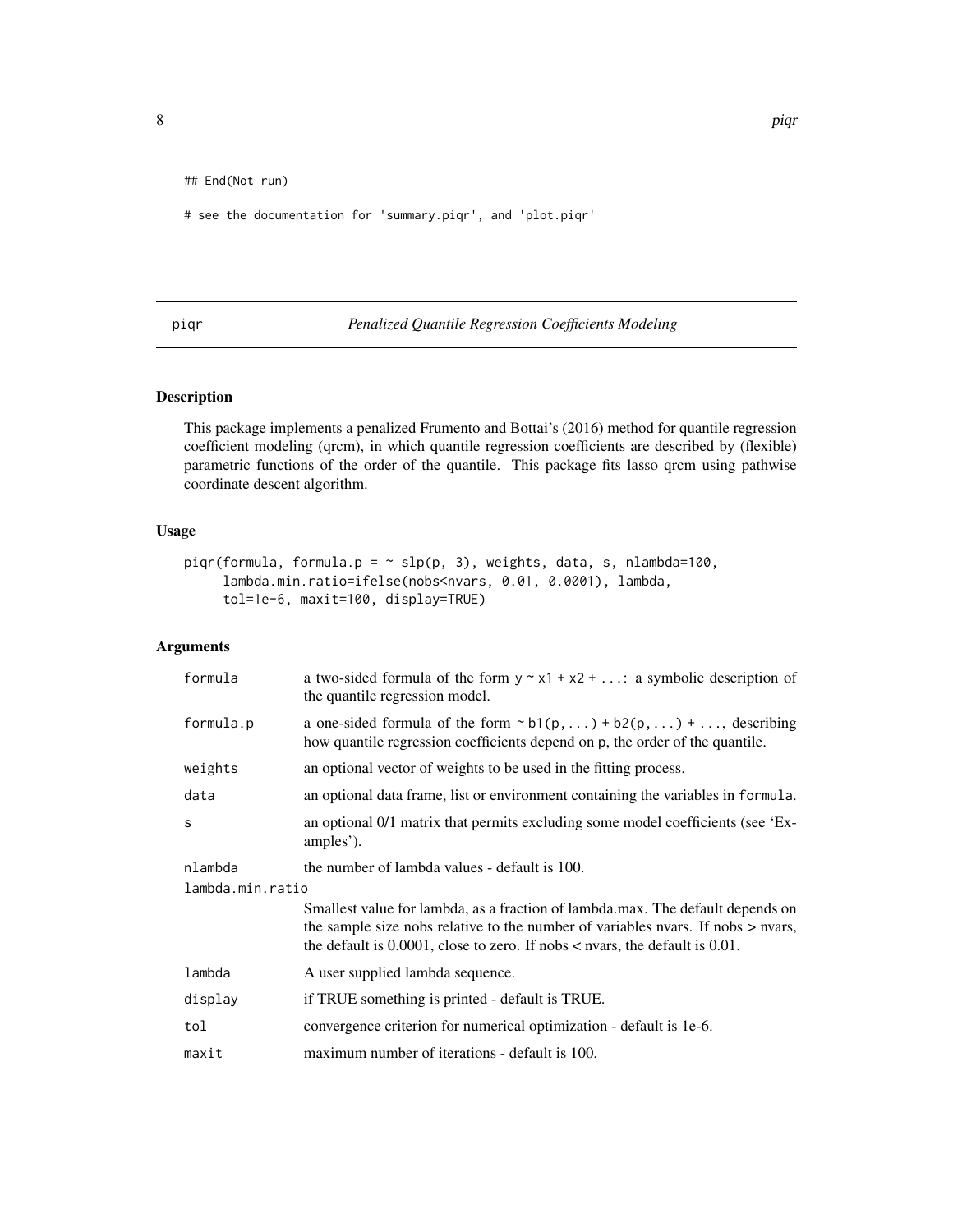## <span id="page-8-0"></span>Details

Quantile regression permits modeling conditional quantiles of a response variabile, given a set of covariates. A linear model is used to describe the conditional quantile function:

$$
Q(p|x) = \beta_0(p) + \beta_1(p)x_1 + \beta_2(p)x_2 + \dots
$$

The model coefficients  $\beta(p)$  describe the effect of covariates on the p-th quantile of the response variable. Usually, one or more quantiles are estimated, corresponding to different values of  $p$ .

Assume that each coefficient can be expressed as a parametric function of  $p$  of the form:

$$
\beta(p|\theta) = \theta_0 + \theta_1 b_1(p) + \theta_2 b_2(p) + \dots
$$

where  $b_1(p), b_2(p, \ldots)$  are known functions of p. If q is the dimension of  $x = (1, x_1, x_2, \ldots)$  and k is that of  $b(p) = (1, b_1(p), b_2(p), \ldots)$ , the entire conditional quantile function is described by a  $q \times k$  matrix  $\theta$  of model parameters.

Users are required to specify two formulas: formula describes the regression model, while formula.p identifies the 'basis'  $b(p)$ . By default, formula.p =  $\sim$  slp(p, k = 3), a 3rd-degree shifted Legendre polynomial (see [slp](#page-0-0)). Any user-defined function  $b(p, \ldots)$  can be used, see 'Examples'.

Estimation of penalized  $\theta$  is carried out by minimizing a penalized integrated loss function, corresponding to the integral, over  $p$ , of the penalized loss function of standard quantile regression. This motivates the acronym piqr (penalized integrated quantile regression).

See details in [iqr](#page-0-0)

#### Value

An object of class "piqr", a list containing the following items:

| call         | the matched call.                                                                               |
|--------------|-------------------------------------------------------------------------------------------------|
| lambda       | The actual sequence of lambda values used.                                                      |
| coefficients | a list of estimated model parameters describing the fitted quantile function along<br>the path. |
| minimum      | the value of the minimized integrated loss function for each value of lambda.                   |
| dl           | a matrix of gradient values along the path.                                                     |
| df           | The number of nonzero coefficients for each value of lambda.                                    |
| segS         | a list containg each matrix s for each value of lambda.                                         |
| internal     | a list containing some initial object.                                                          |

#### Note

By expressing quantile regression coefficients as functions of  $p$ , a parametric model for the conditional quantile function is specified. The induced PDF and CDF can be used as diagnostic tools. Negative values of PDF indicate quantile crossing, i.e., the conditional quantile function is not monotonically increasing. Null values of PDF indicate observations that lie outside the estimated support of the data, defined by quantiles of order 0 and 1. If null or negative PDF values occur for a relatively large proportion of data, the model is probably misspecified or ill-defined. If the model is correct, the fitted CDF should approximately follow a  $Uniform(0,1)$  distribution. This idea is used to implement a goodness-of-fit test, see [summary.iqr](#page-0-0) and [test.fit](#page-0-0).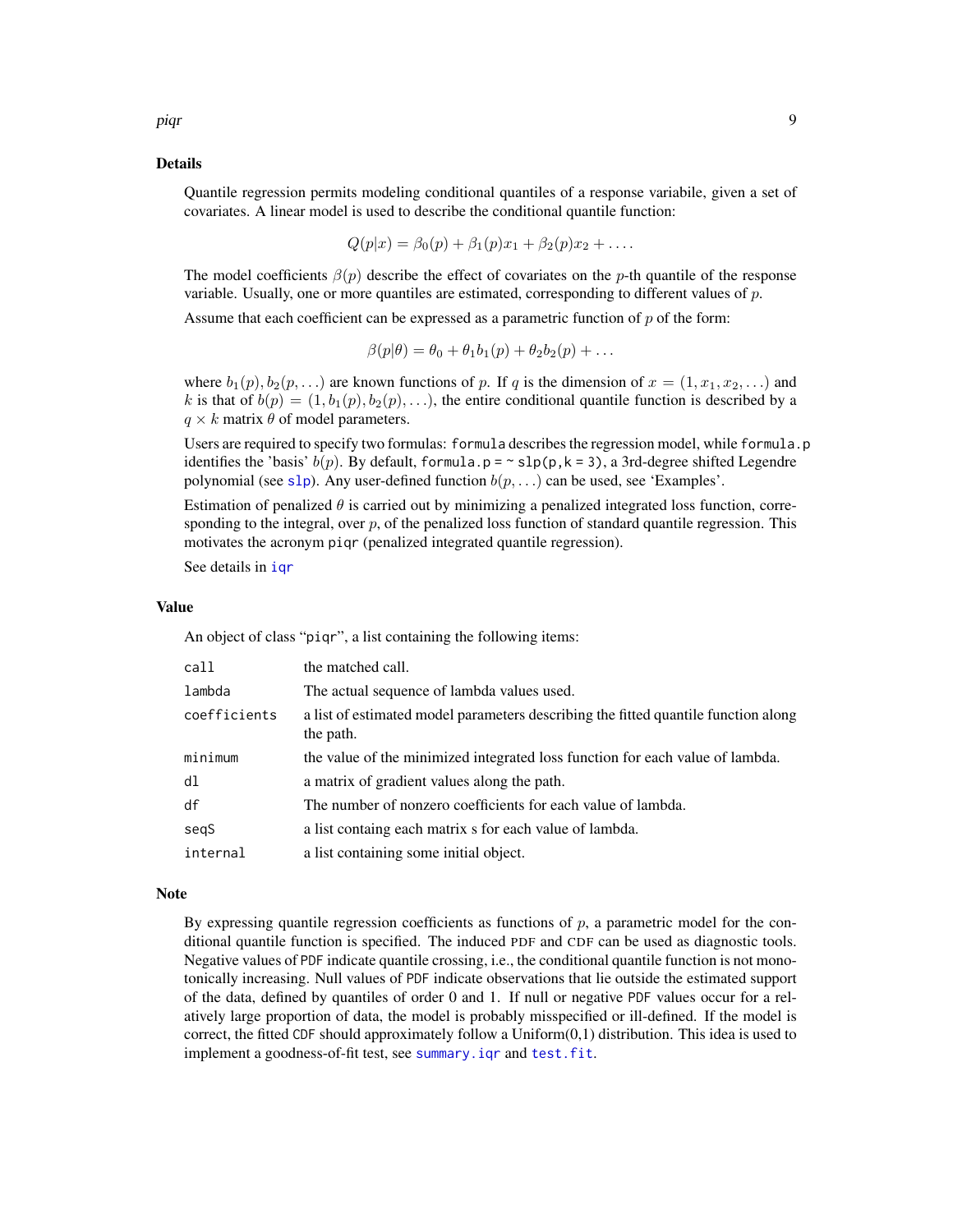The intercept can be excluded from formula, e.g.,  $iqr(y \sim -1 + x)$ . This, however, implies that when  $x = 0$ , y is always 0. See example 5 in 'Examples'. The intercept can also be removed from formula.p. This is recommended if the data are bounded. For example, for strictly positive data, use iqr(y ~ 1, formula.p =  $-1 +$  slp(p, 3)) to force the smallest quantile to be zero. See example 6 in 'Examples'.

## Author(s)

Gianluca Sottile <gianluca.sottile@unipa.it>

## References

Sottile G, Frumento P, Chiodi M, Bottai M. (2020). *A penalized approach to covariate selection through quantile regression coefficient models*. Statistical Modelling, 20(4), pp 369-385. doi:10.1177/1471082X19825523.

Frumento, P., and Bottai, M. (2016). *Parametric modeling of quantile regression coefficient functions*. Biometrics, 72(1), pp 74-84, doi:10.1111/biom.12410.

Friedman, J., Hastie, T. and Tibshirani, R. (2008). *Regularization Paths for Generalized Linear Models via Coordinate Descent*. Journal of Statistical Software, Vol. 33(1), pp 1-22 Feb 2010.

#### See Also

[summary.piqr](#page-18-1), [plot.piqr](#page-12-1), [predict.piqr](#page-15-1), for summary, plotting, and prediction. [gof.piqr](#page-2-1) to select the best value of the tuning parameter though AIC, BIC, GIC, GCV criteria.

#### Examples

##### Using simulated data in all examples

```
##### Example 1
set.seed(1234)
n <- 300
x1 \leftarrow \text{revp}(n)x2 \le runif(n, 0, 5)
x \leftarrow \text{cbind}(x1, x2)b <- function(p){matrix(cbind(1, qnorm(p), slp(p, 2)), nrow=4, byrow=TRUE)}
theta \leq matrix(0, nrow=3, ncol=4); theta[, 1] \leq 1; theta[1,2] \leq 1; theta[2:3,3] \leq 2
qy \leq function(p, theta, b, x){rowSums(x \star t(theta %\nq b(p)))}
y \leq -qy(runif(n), theta, b, child(1, x))s \le matrix(1, nrow=3, ncol=4); s[1,3:4] \le 0; s[2:3, 2] \le 0obj \le- piqr(y \le x1 + x2, formula.p = \le I(qnorm(p)) + slp(p, 2), s=s, nlambda=50)
best <- gof.piqr(obj, method="AIC", plot=FALSE)
best2 <- gof.piqr(obj, method="BIC", plot=FALSE)
summary(obj, best$posMinLambda)
summary(obj, best2$posMinLambda)
```
<span id="page-9-0"></span>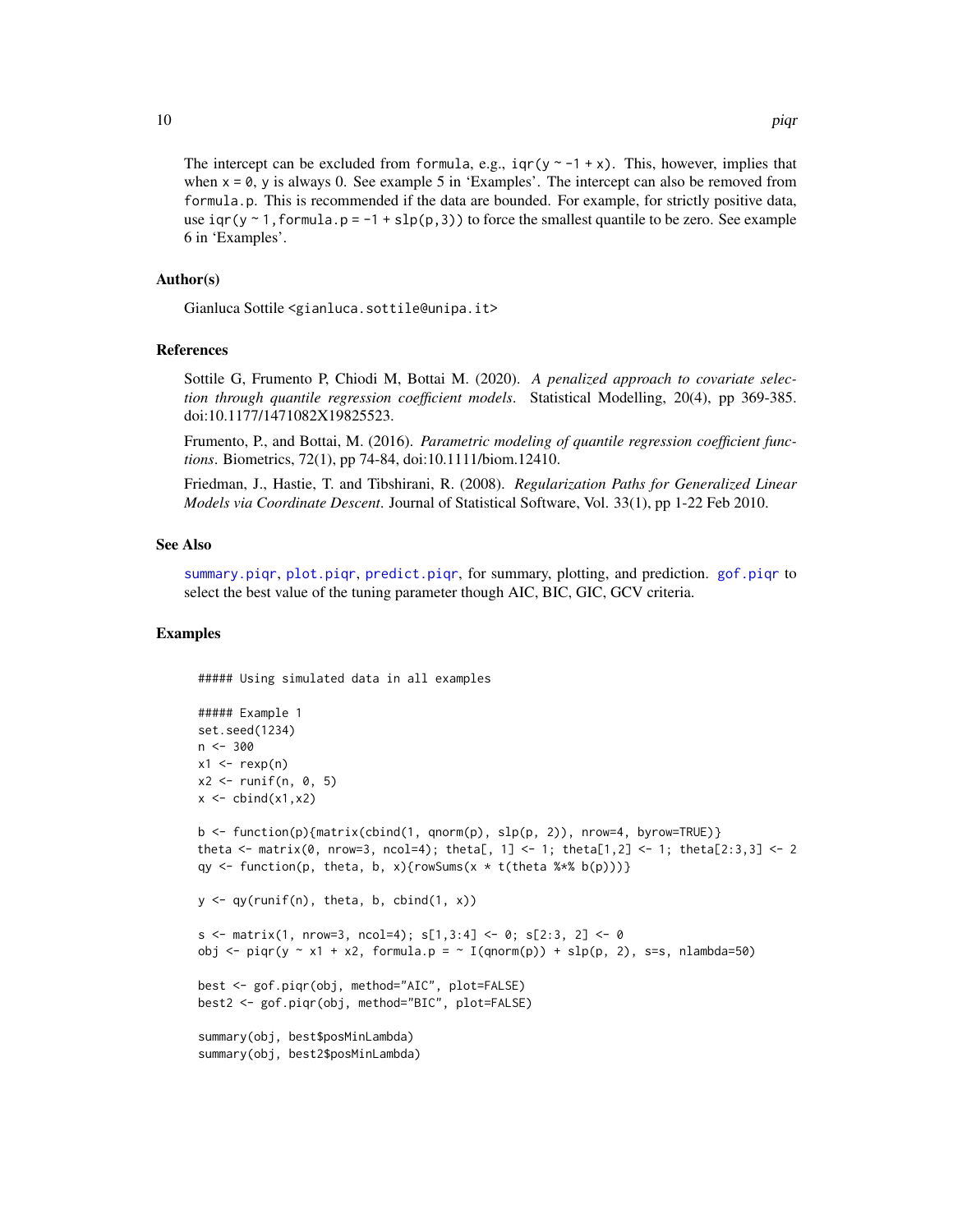```
## Not run:
##### other examples
set.seed(1234)
n <- 1000
q \le -5k \le -3X <- matrix(abs(rnorm(n*q)), n, q)
rownames(X) <- 1:n
\text{colnames}(X) \leq \text{past} \Theta("X", 1:q)theta \leq matrix(c(3, 1.5, 1, 1,
                    2, 1, 1, 1,
                    0, 0, 0, 0,
                    0, 0, 0, 0,
                    1.5, 1, 1, 1,
                    0, 0, 0, 0),
                  ncol=(k+1), byrow=TRUE)
rownames(theta) <- c("(intercept)", paste0("X", 1:q))
colnames(theta) <- c("(intercept)", "slp(p,1)", "slp(p,2)", "slp(p,3)")
B \leftarrow function(p, k){matrix(cbind(1, slp(p, k)), nrow=(k+1), byrow=TRUE)}
Q \leftarrow function(p, theta, B, k, X){rowSums(X * t(theta %*% B(p, k)))}
pp <- runif(n)
y <- Q(p=pp, theta=theta, B=B, k=k, X=cbind(1, X))
m1 \leq -\text{pigr}(y \sim X, \text{formula}.p = \sim \text{slp}(p, k))best1 <- gof.piqr(m1, method="AIC", plot=FALSE)
best2 <- gof.piqr(m1, method="BIC", plot=FALSE)
summary(m1, best1$posMinLambda)
summary(m1, best2$posMinLambda)
par(mfrow = c(1,3)); plot(m1, xvar="lambdambda');plot(m1, xvar="objective"); plot(m1, xvar="grad")
set.seed(1234)
n < - 1000q \le -6k \le -4# x \leftarrow runif(n)X <- matrix(abs(rnorm(n*q)), n, q)
rownames(X) <- 1:n
\text{colnames}(X) \leq \text{past}(\text{''X''}, 1:q)theta \leq matrix(c(1, 2, 0, 0, 0,
                    2, 0, 1, 0, 0,
                    0, 0, 0, 0, 0,
                    1, 0, 0, 1, -1.2,
                    0, 0, 0, 0, 0,
                    1.5, 0, .5, 0, 0,
                    0, 0, 0, 0, 0),
                  ncol=(k+1), byrow=TRUE)
rownames(theta) <- c("(intercept)", paste0("X", 1:q))
colnames(theta) <- c("(intercept)", "qnorm(p)", "p", "\log(p)", "\log(1-p)")
B <- function(p, k){matrix(cbind(1, qnorm(p), p, log(p), log(1-p)), nrow=(k+1), byrow=TRUE)}
Q \leftarrow function(p, theta, B, k, X){rowSums(X * t(theta %*% B(p, k)))}
```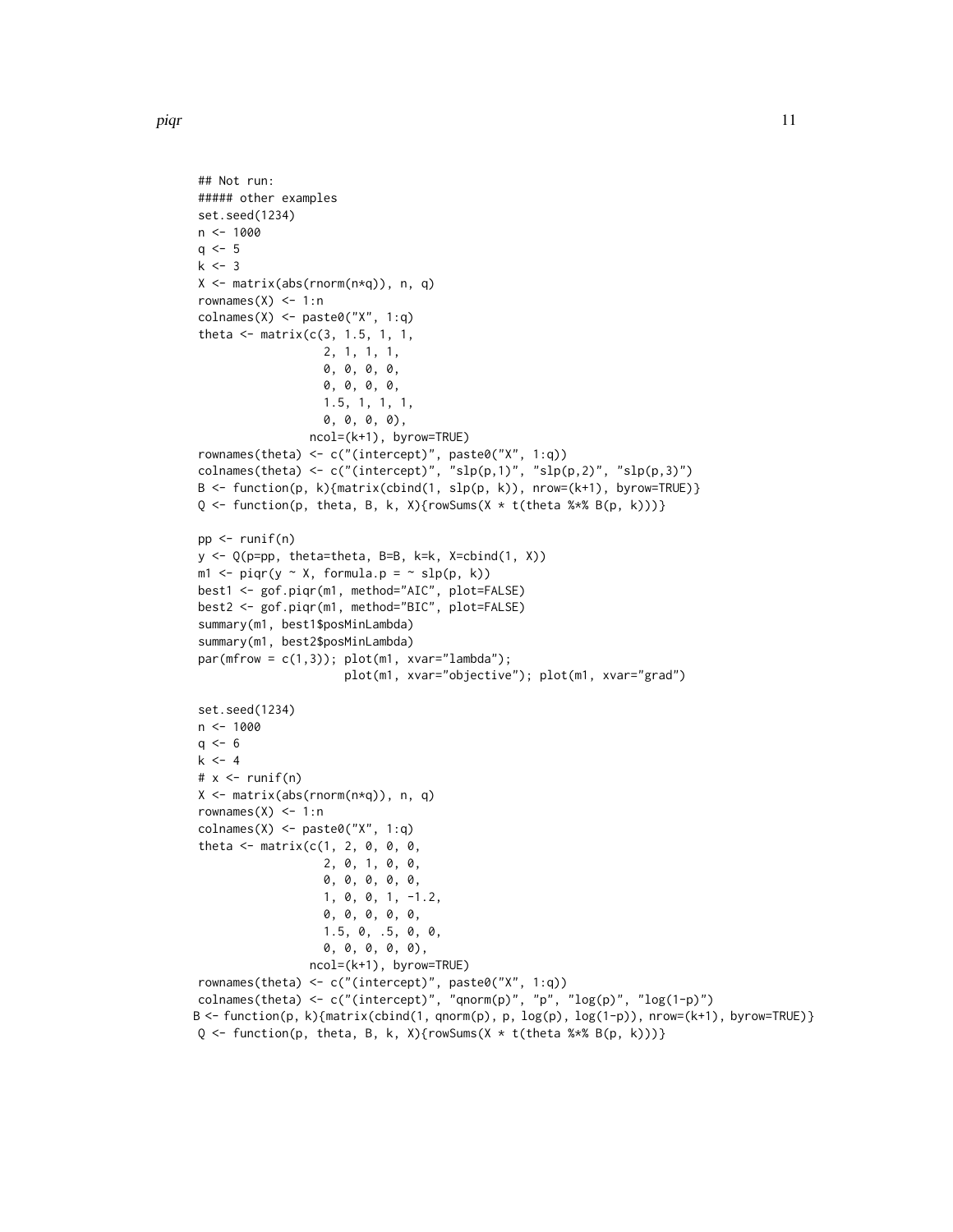```
pp <- runif(n)
 y <- Q(p=pp, theta=theta, B=B, k=k, X=cbind(1, X))
 s <- matrix(1, q+1, k+1); s[2:(q+1), 2] <- 0; s[1, 3:(k+1)] <- 0; s[2:3, 4:5] <- 0
 s[4:5, 3] \leftarrow 0; s[6:7, 4:5] \leftarrow 0m2 \leq piqr(y \sim X, formula.p = \sim qnorm(p) + p + I(log(p)) + I(log(1-p)), s=s)
 best1 <- gof.piqr(m2, method="AIC", plot=FALSE)
 best2 <- gof.piqr(m2, method="BIC", plot=FALSE)
 summary(m2, best1$posMinLambda)
 summary(m2, best2$posMinLambda)
 par(mfrow = c(1,3)); plot(m2, xvar="lambdambda');plot(m2, xvar="objective"); plot(m2, xvar="grad")
## End(Not run)
 # see the documentation for 'summary.piqr', and 'plot.piqr'
```
<span id="page-11-1"></span>plot.niqr *Plot Nonlinear Quantile Regression Coefficients*

#### Description

Plots quantile regression coefficients  $\beta(\theta, p)$  as a function of p, based on a fitted model of class "niqr".

#### Usage

## S3 method for class 'niqr' plot(x, conf.int=TRUE, which=NULL, ask=TRUE, ...)

## Arguments

| x        | an object of class "nigr", typically the result of a call to nigr.                                                        |
|----------|---------------------------------------------------------------------------------------------------------------------------|
| conf.int | logical. If TRUE, asymptotic 95% confidence intervals are added to the plot.                                              |
| which    | an optional numerical vector indicating which coefficient(s) to plot. If which $=$<br>NULL, all coefficients are plotted. |
| ask      | logical. If which $=$ NULL and ask $=$ TRUE (the default), you will be asked<br>interactively which coefficients to plot. |
| .        | additional graphical parameters, that can include xlim, ylim, xlab, ylab,<br>col, 1wd. See par.                           |

## Author(s)

Gianluca Sottile <gianluca.sottile@unipa.ot>

#### See Also

[niqr](#page-4-1) for model fitting; [testfit.niqr](#page-19-1) for goodness of fit test; [summary.niqr](#page-17-1) and [predict.niqr](#page-13-1) for model summary and prediction.

<span id="page-11-0"></span>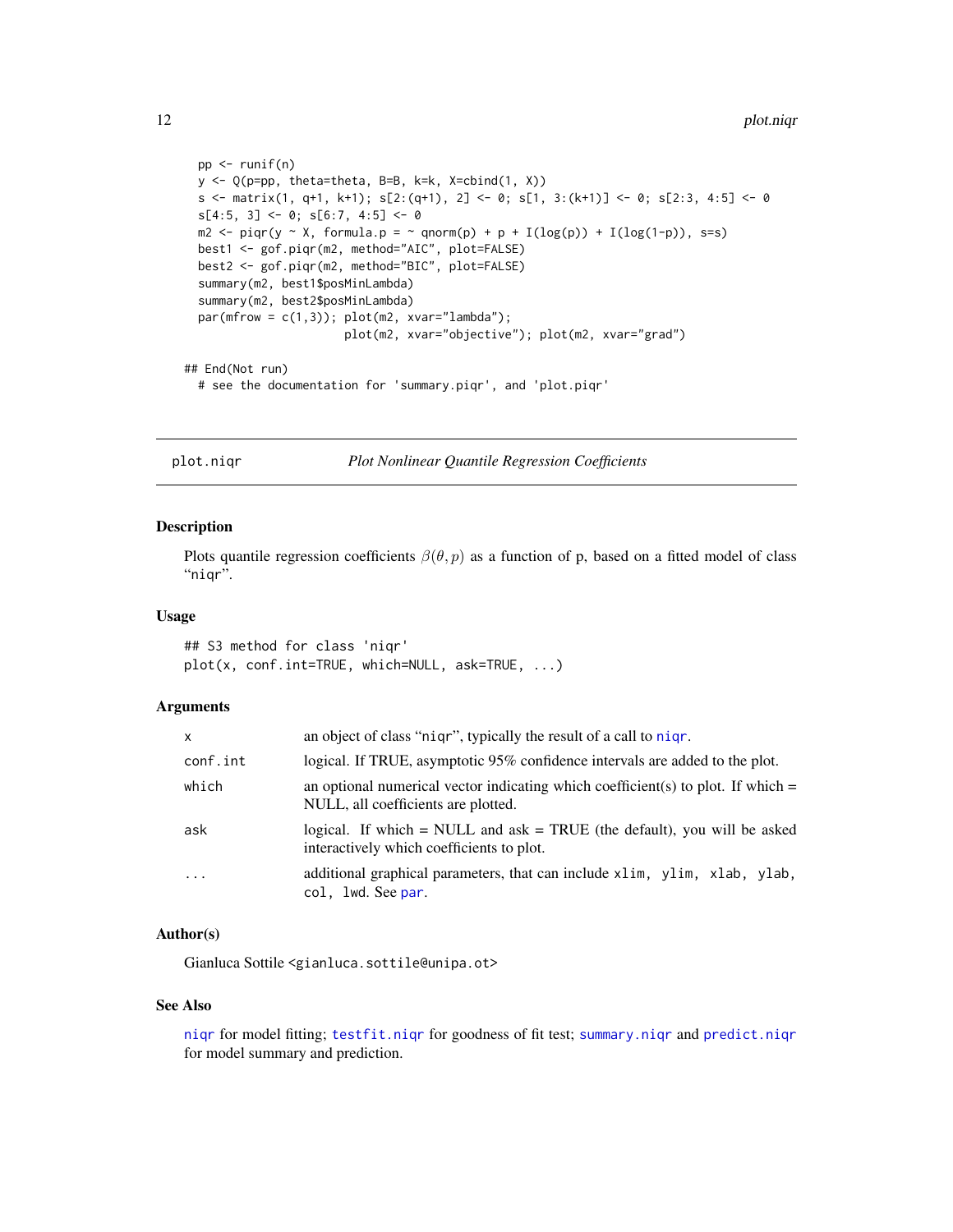#### <span id="page-12-0"></span>plot.piqr 13

## Examples

```
# using simulated data
n < -300x \leftarrow runif(n)fun <- function(theta, p){
 beta0 <- theta[1] + exp(theta[2]*p)
 beta1 <- theta[3] + theta[4]*p
  cbind(beta0, beta1)}
beta <- fun(c(1,1,1,1), runif(n))
y \leftarrow \text{beta}, 1] + beta[, 2]*x
model <- niqr(fun=fun, x0=rep(0, 4), X=cbind(1, x), y=y)
plot(model, ask=FALSE)
```
<span id="page-12-1"></span>plot.piqr *Plot Penalized Quantile Regression Coefficients*

## Description

Produces a coefficient profile plot of the quantile regression coefficient paths for a fitted model of class "piqr".

## Usage

```
## S3 method for class 'piqr'
plot(x, xvar=c("lambda", "objective", "grad", "beta"), pos.lambda,
                    label=FALSE, which=NULL, ask=TRUE, polygon=TRUE, ...)
```
## Arguments

| X          | an object of class "pigr", typically the result of a call to pigr.                                                                                                                                                                                                                                                                                                                    |
|------------|---------------------------------------------------------------------------------------------------------------------------------------------------------------------------------------------------------------------------------------------------------------------------------------------------------------------------------------------------------------------------------------|
| xvar       | What is on the X-axis. "lambda" against the log-lambda sequence, "objective"<br>against the value of the minimized integrated loss function and "grad" the log-<br>lambda sequence against the gradient. $xvar = "beta"$ needs a lambda value to<br>plot quantile regression coefficients $\beta(p \theta(\lambda))$ as a function of p, based on the<br>fitted model of class "pigr" |
| pos.lambda | the position of a lambda in the sequence of the object of class "pigr". Could be<br>the best after selecting the result of a call to gof. piq                                                                                                                                                                                                                                         |
| label      | If TRUE, label the curves with variable sequence numbers.                                                                                                                                                                                                                                                                                                                             |
| which      | an optional numerical vector indicating which coefficient(s) to plot. If which $=$<br>NULL, all coefficients are plotted.                                                                                                                                                                                                                                                             |
| ask        | logical. If which $=$ NULL and ask $=$ TRUE (the default), you will be asked<br>interactively which coefficients to plot.                                                                                                                                                                                                                                                             |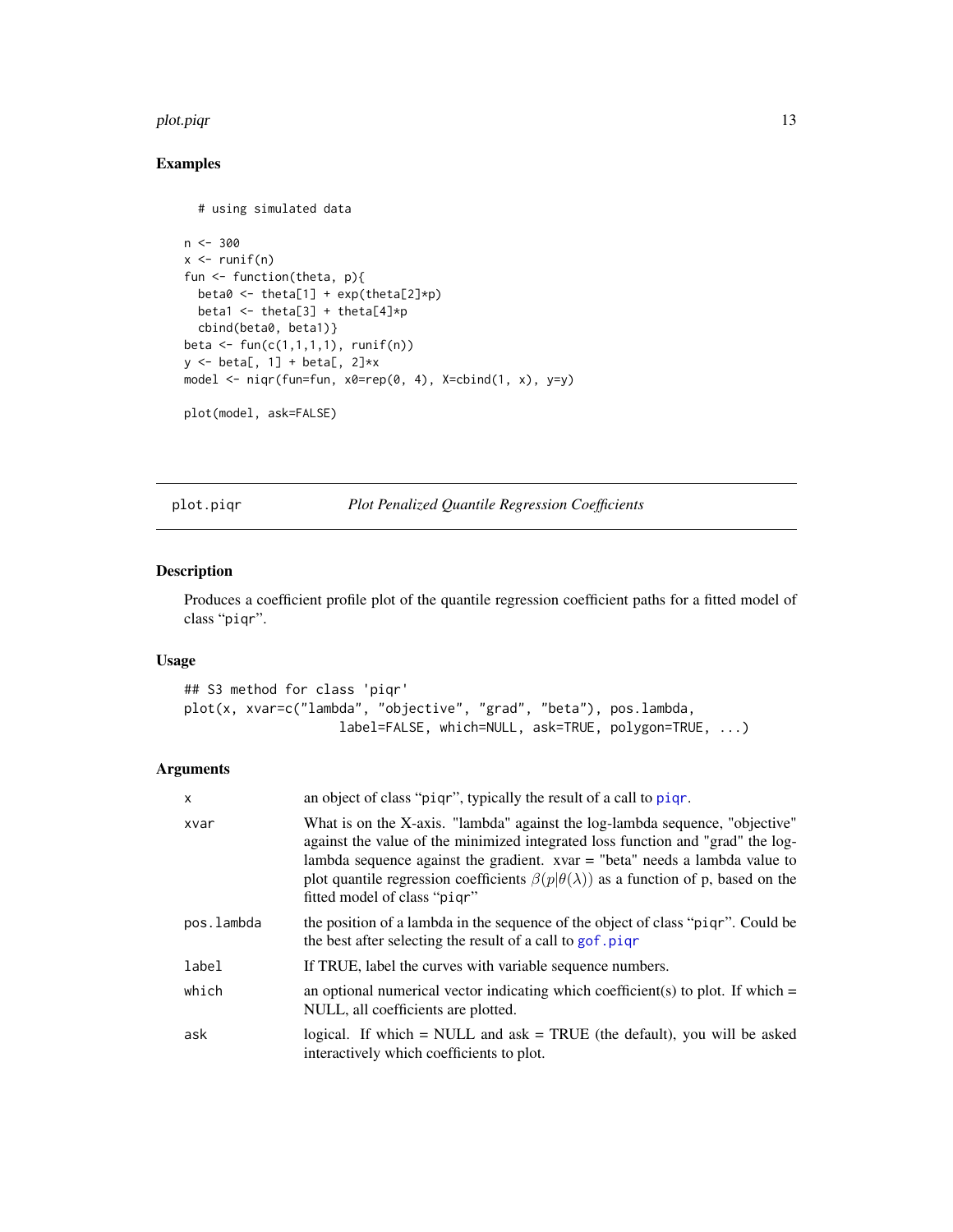<span id="page-13-0"></span>

| polvgon                 | ogical. If TRUE, confidence intervals are represented by shaded areas via poly-<br>gon. Otherwise, dashed lines are used. |
|-------------------------|---------------------------------------------------------------------------------------------------------------------------|
| $\cdot$ $\cdot$ $\cdot$ | additional graphical parameters, that can include x1im, y1im, x1ab, y1ab,<br>col, lwd. See par.                           |

## Details

A coefficient profile plot is produced.

## Author(s)

Gianluca Sottile <gianluca.sottile@unipa.ot>

## See Also

[piqr](#page-7-1) for model fitting; [gof.piqr](#page-2-1) for the model selection criteria; [summary.piqr](#page-18-1) and [predict.piqr](#page-15-1) for model summary and prediction.

#### Examples

```
# using simulated data
n <- 300
x \leftarrow runif(n)qy \leftarrow function(p,x){p^2 + x*log(p)}
# true quantile function: Q(p | x) = beta\theta(p) + beta1(p) *x, with
   # beta\theta(p) = p^2# beta1(p) = log(p)y \leq -qy(runif(n), x) \neq to generate y, plug uniform p in qy(p,x)
obj <- piqr(y ~ x, formula.p = \sim slp(p,3), nlambda=50)
best <- gof.piqr(obj, method="BIC", plot=FALSE)
par(mfrow = c(1,3))plot(obj, xvar="lambda")
plot(obj, xvar="objective")
plot(obj, xvar="grad")
par(mfrow=c(1,2));plot(obj, xvar="beta", pos.lambda=best$posMinLambda, ask=FALSE)
# flexible fit with shifted Legendre polynomials
```
<span id="page-13-1"></span>predict.niqr *Prediction After Nonlinear Quantile Regression Coefficients Modeling*

#### Description

Predictions from an object of class "niqr".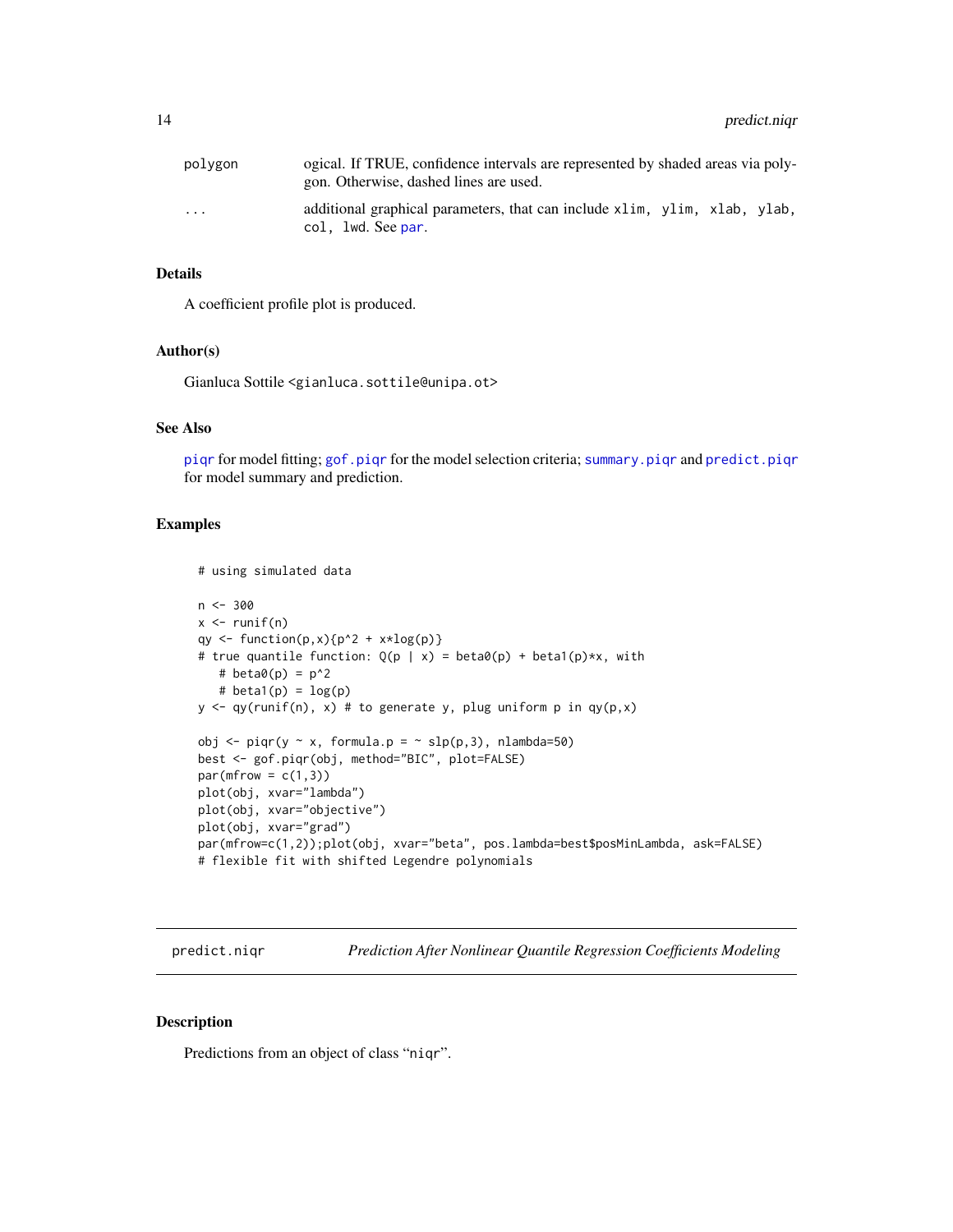## <span id="page-14-0"></span>predict.niqr 15

## Usage

```
## S3 method for class 'niqr'
predict(object, type=c("beta", "CDF", "QF", "sim"), newdata, p, ...)
```
#### Arguments

| object     | an object of class "nigr", the result of a call to nigr.                                                                                                                                                 |
|------------|----------------------------------------------------------------------------------------------------------------------------------------------------------------------------------------------------------|
| type       | a character string specifying the type of prediction. See 'Details'.                                                                                                                                     |
| newdata    | an optional data frame in which to look for variables with which to predict. If<br>omitted, the data are used. For type $=$ "CDF", it must include the response<br>variable. Ignored if $type = "beta".$ |
| p          | a numeric vector indicating the order(s) of the quantile to predict. Only used if<br>type = "beta" or type = " $QF$ ".                                                                                   |
| $\ddots$ . | for future methods.                                                                                                                                                                                      |

## Details

Different type of prediction from the model.

#### Note

Prediction may generate quantile crossing if the support of the new covariates values supplied in newdata is different from that of the observed data.

## Author(s)

Gianluca Sottile <gianluca.sottile@unipa.it>

## See Also

[niqr](#page-4-1), for model fitting; [testfit.niqr](#page-19-1), to do goodness of fit test; [summary.niqr](#page-17-1) and [plot.niqr](#page-11-1), for summarizing and plotting niqr objects.

```
# using simulated data
n < -300x \leftarrow runif(n)fun <- function(theta, p){
 beta0 <- theta[1] + exp(theta[2]*p)
 beta1 <- theta[3] + theta[4]*p
  cbind(beta0, beta1)}
beta <- fun(c(1,1,1,1), runif(n))
y \leftarrow \text{beta}, 1] + beta[, 2]*x
model \leq niqr(fun=fun, x0=rep(0, 4), X=cbind(1,x), y=y)
# predict beta(0.25), beta(0.5), beta(0.75)
```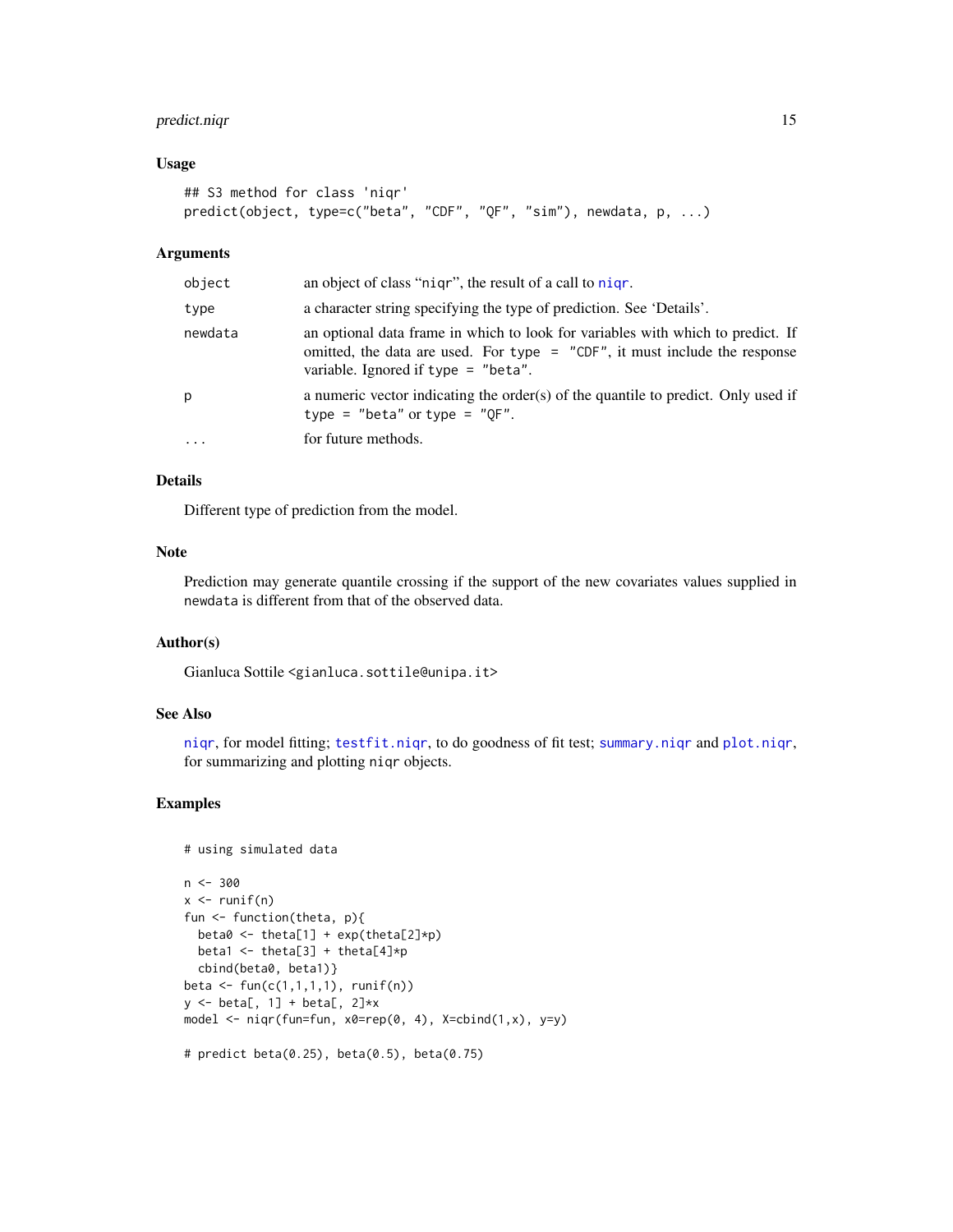```
predict(model, type = "beta", p = c(0.25, 0.5, 0.75))# predict the CDF and the PDF at new values of x and y
predict(model, type = "CDF",
        newdata = data.frame(X1 = runif(3), y = c(1,2,3)))
# computes the quantile function at new x, for p = (0.25, 0.5, 0.75)predict(model, type = "QF", p = c(0.25, 0.5, 0.75),
        newdata = data.frame(X1 = runif(3), y = c(1,2,3)))
# simulate data from the fitted model
ysim <- predict(model, type = "sim") # 'newdata' can be supplied
# if the model is correct, the distribution of y and that of ysim should be similar
qy \leq quantile(y, prob = seq(.1,.9,.1))
qsim \leq quantile(ysim, prob = seq(.1,.9,.1))
plot(qy, qsim); abline(0,1)
```
<span id="page-15-1"></span>predict.piqr *Prediction After Penalized Quantile Regression Coefficients Modeling*

## Description

Predictions from an object of class "piqr", after selecting the best tuning parameter.

## Usage

```
## S3 method for class 'piqr'
predict(object, pos.lambda, type=c("beta", "CDF", "QF", "sim"), newdata,
                       p. se=TRUE, ...)
```
#### Arguments

| object            | an object of class "pigr", the result of a call to pigr.                                                                                                                                                 |
|-------------------|----------------------------------------------------------------------------------------------------------------------------------------------------------------------------------------------------------|
| pos.lambda        | the positiion of a lambda in the sequence of the object of class "piqr". Could<br>be the best after selecting the result of a call to gof.piqr                                                           |
| type              | a character string specifying the type of prediction. See 'Details'.                                                                                                                                     |
| newdata           | an optional data frame in which to look for variables with which to predict. If<br>omitted, the data are used. For type $=$ "CDF", it must include the response<br>variable. Ignored if type $=$ "beta". |
| p                 | a numeric vector indicating the order(s) of the quantile to predict. Only used if<br>type = "beta" or type = " $OF$ ".                                                                                   |
| se                | logical. If TRUE (the default), standard errors of the prediction will be com-<br>puted. Only used if type = "beta" or type = "QF".                                                                      |
| $\cdot\cdot\cdot$ | for future methods.                                                                                                                                                                                      |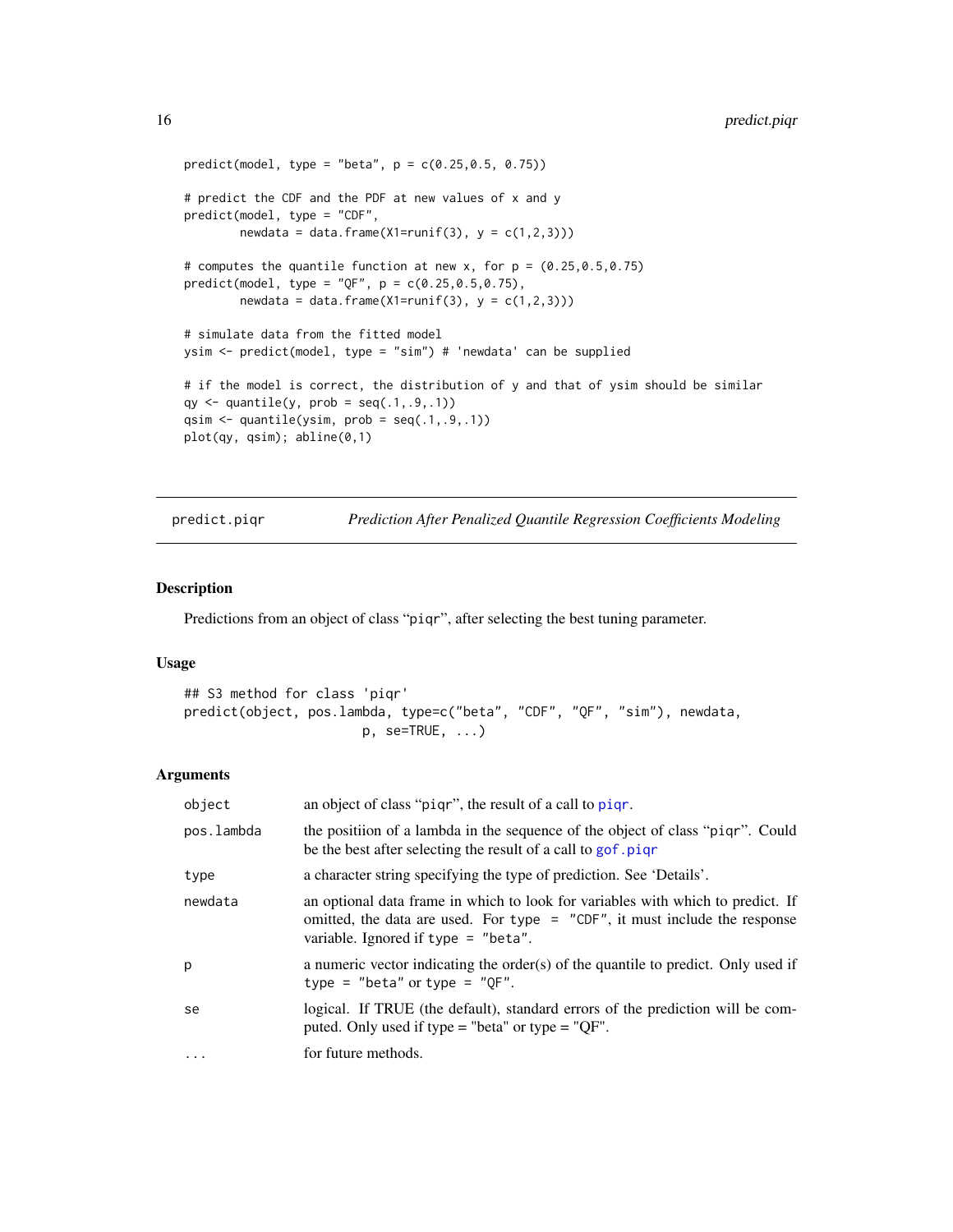## <span id="page-16-0"></span>predict.piqr 17

## Details

If the best lambda or one value of lambda is chosen, the function call [predict.iqr](#page-0-0).

## Value

```
See details in predict.iqr
```
## Note

Prediction may generate quantile crossing if the support of the new covariates values supplied in newdata is different from that of the observed data.

## Author(s)

Gianluca Sottile <gianluca.sottile@unipa.it>

## See Also

[piqr](#page-7-1), for model fitting; [gof.piqr](#page-2-1), to find the best lambda value; [summary.piqr](#page-18-1) and [plot.piqr](#page-12-1), for summarizing and plotting piqr objects.

```
# using simulated data
set.seed(1234)
n < -300x1 \leftarrow \text{revp}(n)x2 \leftarrow runif(n, 0, 5)x \leftarrow \text{cbind}(x1, x2)b <- function(p){matrix(cbind(1, qnorm(p), slp(p, 2)), nrow=4, byrow=TRUE)}
theta <- matrix(0, nrow=3, ncol=4); theta[, 1] <- 1; theta[1,2] <- 1; theta[2:3,3] <- 2
qy \leq function(p, theta, b, x){rowSums(x \star t(theta %\nq\ b(p)))}
y \leq -qy(runif(n), theta, b, child(1, x))s \le matrix(1, nrow=3, ncol=4); s[1,3:4] \le 0obj \le- piqr(y \le x1 + x2, formula.p = \le I(qnorm(p)) + slp(p, 2), s=s, nlambda=50)
best <- gof.piqr(obj, method="AIC", plot=FALSE)
# predict beta(0.25), beta(0.5), beta(0.75)
predict(obj, best$posMinLambda, type = "beta", p = c(0.25, 0.5, 0.75))# predict the CDF and the PDF at new values of x and y
predict(obj, best$posMinLambda, type = "CDF",
        newdata = data frame(x1 = resp(3), x2 = runif(3), y = c(1, 2, 3))# computes the quantile function at new x, for p = (0.25, 0.5, 0.75)
```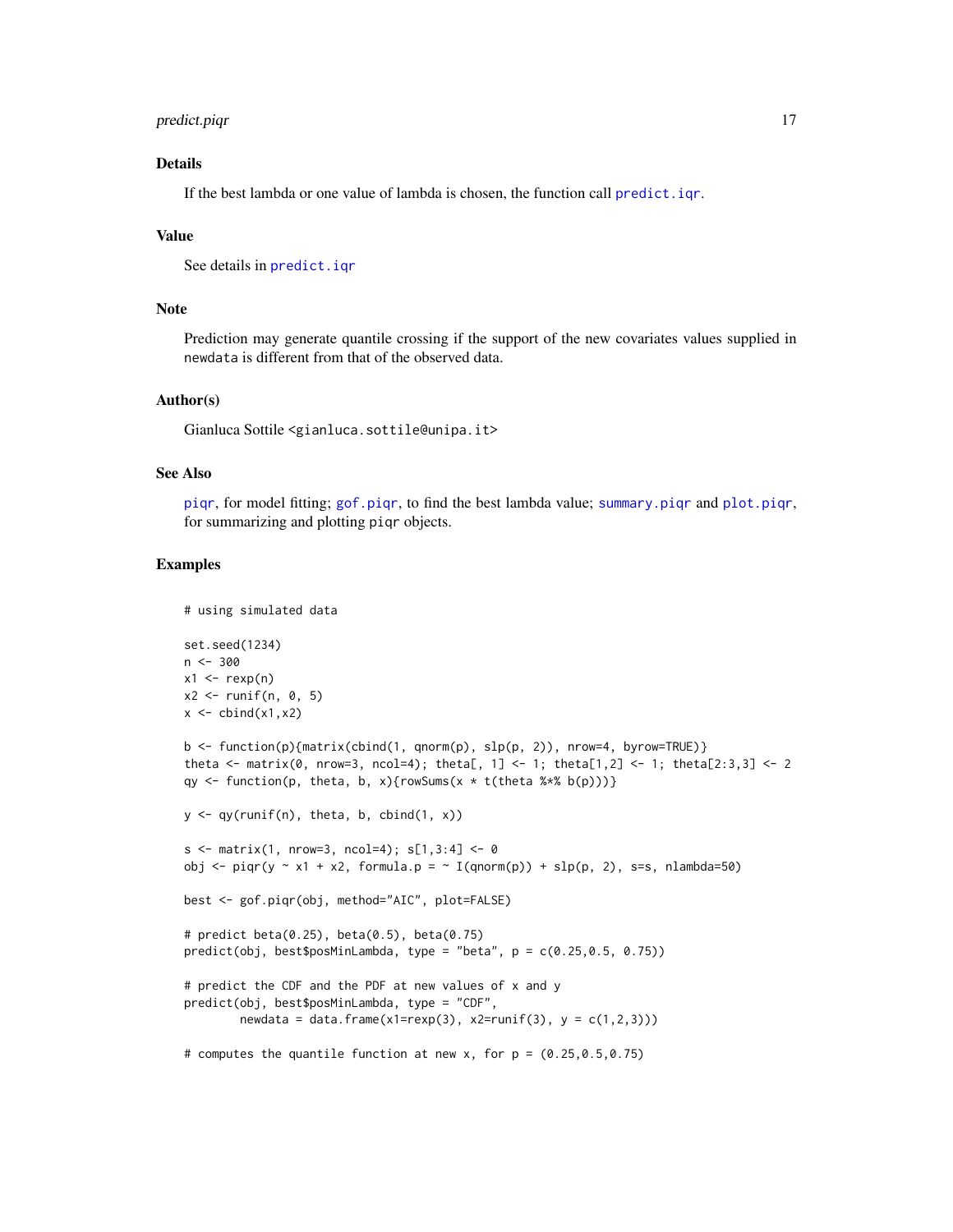```
predict(obj, best$posMinLambda, type = "QF", p = c(0.25, 0.5, 0.75),
        newdata = data frame(x1 = resp(3), x2 = runif(3), y = c(1, 2, 3))# simulate data from the fitted model
ysim <- predict(obj, best$posMinLambda, type = "sim") # 'newdata' can be supplied
# if the model is correct, the distribution of y and that of ysim should be similar
qy \leq quantile(y, prob = seq(.1,.9,.1))
qsim \leq quantile(ysim, prob = seq(.1,.9,.1))
plot(qy, qsim); abline(0,1)
```
<span id="page-17-1"></span>summary.niqr *Summary After Nonlinear Quantile Regression Coefficients Modeling*

## Description

Summary of an object of class "niqr".

## Usage

## S3 method for class 'niqr' summary(object, p, ...)

## Arguments

| object                  | an object of class "nigr", the result of a call to nigr. |
|-------------------------|----------------------------------------------------------|
| D                       | an optional vector of quantiles.                         |
| $\cdot$ $\cdot$ $\cdot$ | for future methods.                                      |

## Details

A summary of the model is printed.

## Author(s)

Gianluca Sottile <gianluca.sottile@unipa.it>

#### See Also

[niqr](#page-4-1), for model fitting; [testfit.niqr](#page-19-1), for goodness of fit test; [predict.niqr](#page-13-1) and [plot.niqr](#page-11-1), for predicting and plotting objects of class "niqr".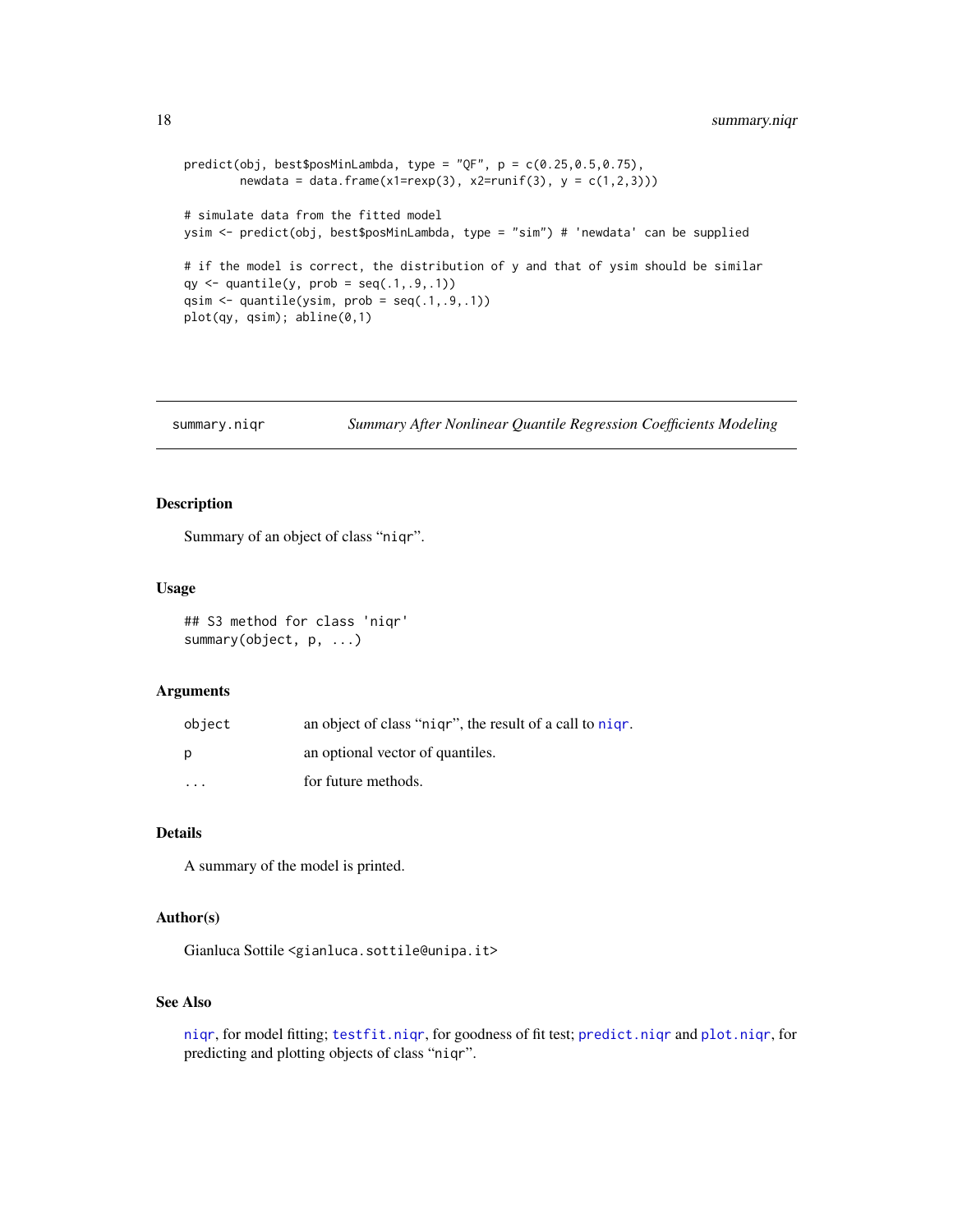## <span id="page-18-0"></span>summary.piqr 19

## Examples

```
n < -300x \leftarrow runif(n)fun <- function(theta, p){
 beta0 <- theta[1] + exp(theta[2]*p)
  beta1 <- theta[3] + theta[4]*p
  cbind(beta0, beta1)}
beta <- fun(c(1,1,1,1), runif(n))
y \leftarrow \text{beta}, 1] + beta[, 2]*x
model <- niqr(fun=fun, x0=rep(0, 4), X=cbind(1,x), y=y)
summary(model)
summary(model, p=c(.01,.05))
```
<span id="page-18-1"></span>summary.piqr *Summary After Penalized Quantile Regression Coefficients Modeling*

## Description

Summary of an object of class "piqr", after selecting the best tuning parameter.

#### Usage

```
## S3 method for class 'piqr'
summary(object, pos.lambda, SE=FALSE, p, cov=FALSE, ...)
```
## Arguments

| object     | an object of class "pigr", the result of a call to pigr.                                                                                      |
|------------|-----------------------------------------------------------------------------------------------------------------------------------------------|
| pos.lambda | the position of a lambda in the sequence of the object of class "pigr". Could be<br>the best after selecting the result of a call to gof.pigr |
| SE         | if TRUE standard errors are printed. Standard errors are computed through sand-<br>wich formula only for the regularized parameters.          |
| D.         | an optional vector of quantiles.                                                                                                              |
| cov        | ff TRUE, the covariance matrix of $\beta(p)$ is reported. Ignored if p is missing.                                                            |
| $\cdots$   | for future methods.                                                                                                                           |

## Details

If the best lambda or one value of lambda is chosen a summary of the selected model is printed.

#### Value

See details in [summary.iqr](#page-0-0)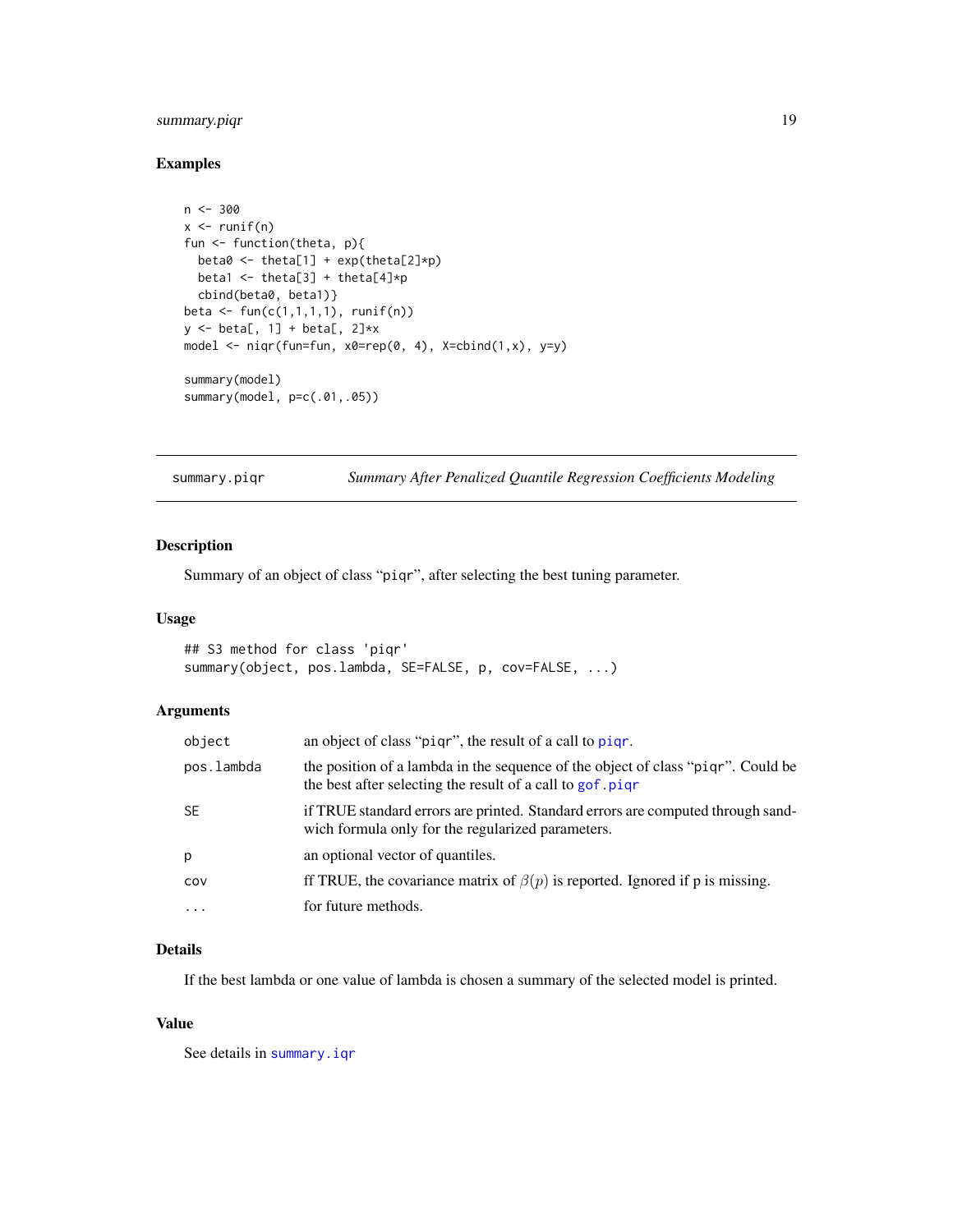#### <span id="page-19-0"></span>Author(s)

Gianluca Sottile <gianluca.sottile@unipa.it>

## See Also

[piqr](#page-7-1), for model fitting; [gof.piqr](#page-2-1), to find the best lambda value; [predict.piqr](#page-15-1) and [plot.piqr](#page-12-1), for predicting and plotting objects of class "piqr".

#### Examples

```
# using simulated data
set.seed(1234)
n <- 300
x1 \leftarrow \text{rev}(n)x2 \le runif(n, 0, 5)
x \leftarrow \text{cbind}(x1, x2)b <- function(p){matrix(cbind(1, qnorm(p), slp(p, 2)), nrow=4, byrow=TRUE)}
theta <- matrix(0, nrow=3, ncol=4); theta[, 1] <- 1; theta[1,2] <- 1; theta[2:3,3] <- 2
qy <- function(p, theta, b, x){rowSums(x * t(theta %*% b(p)))}
y \leftarrow qy(runif(n), theta, b, chind(1, x))s \leq - matrix(1, nrow=3, ncol=4); s[1,3:4] \leq 0obj <- piqr(y ~ x1 + x2, formula.p = ~ I(qnorm(p)) + slp(p, 2), s=s, nlambda=50)
best <- gof.piqr(obj, method="AIC", plot=FALSE)
best2 <- gof.piqr(obj, method="BIC", plot=FALSE)
summary(obj, best$posMinLambda)
summary(obj, best2$posMinLambda)
```
<span id="page-19-1"></span>testfit.niqr *Goodness-of-Fit Test*

#### Description

Goodness-of-fit test for a model fitted with [niqr](#page-4-1). The Kolmogorov-Smirnov statistic and the Cramer-Von Mises statistic are computed. Their distribution under the null hypothesis is estimated with Monte Carlo (see 'Details').

#### Usage

testfit.niqr(obj,  $R = 100$ )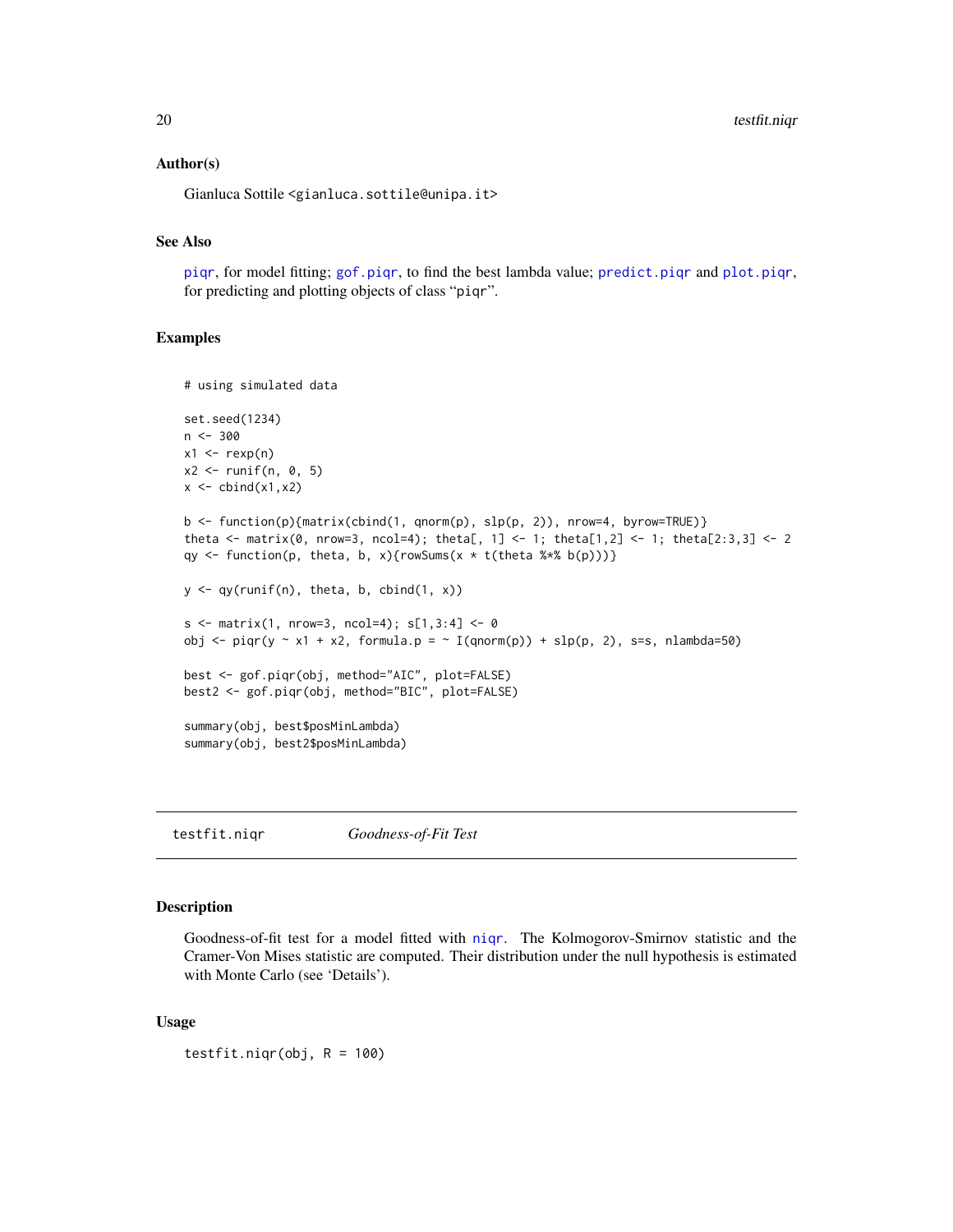#### testfit.niqr 21

#### Arguments

| obi | an object of class "nigr".          |
|-----|-------------------------------------|
| R   | number of Monte Carlo replications. |

#### Details

This function permits assessing goodness of fit by testing the null hypothesis that the CDF values follow a  $U(0, 1)$  distribution, indicating that the model is correctly specified. Since the CDF values depend on estimated parameters, the distribution of the test statistic is not known. To evaluate it, the model is fitted on R simulated datasets generated under the null hypothesis.

## Value

a matrix with columns statistic and p.value, reporting the Kolmogorov-Smirnov and Cramer-Von Mises statistic and the associated p-values evaluated with Monte Carlo.

## Author(s)

Gianluca Sottile <gianluca.sottile@unipa.it>

## References

Frumento, P., and Bottai, M. (2015). *Parametric modeling of quantile regression coefficient functions*. Biometrics, doi: 10.1111/biom.12410.

```
n <- 300
x \leftarrow runif(n)fun <- function(theta, p){
  beta0 \leq theta[1] + exp(theta[2]*p)
  beta1 <- theta[3] + theta[4]*p
  cbind(beta0, beta1)}
beta <- fun(c(1,1,1,1), runif(n))
y <- beta[, 1] + beta[, 2]*x
model \leq niqr(fun=fun, x0=rep(0, 4), X=cbind(1,x), y=y)
## Not run: testfit.niqr(model, R=100)
```